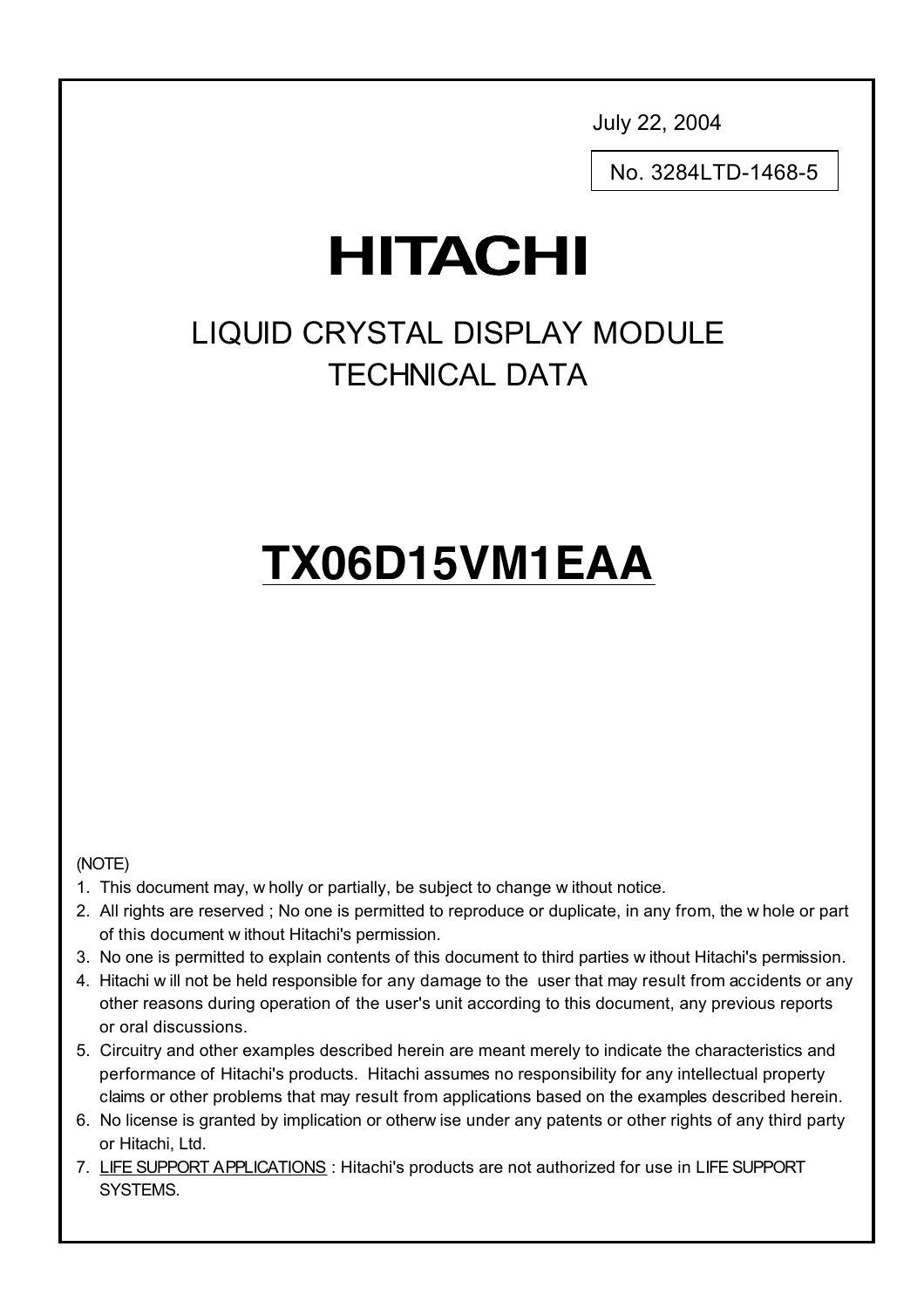### 3. GENERAL DATA

| (1) Part Name               | TX06D15VM1EAA                                                                                                                                                                         |
|-----------------------------|---------------------------------------------------------------------------------------------------------------------------------------------------------------------------------------|
| (2) Module Dimensions       | 41.85(W) mm x 56.0(H) mm x 4.6(t) mm                                                                                                                                                  |
| (3) Active Area Dimensions  | 34.848(W) mm x 43.56(H) mm                                                                                                                                                            |
| (4) Pixel Pitch             | $0.198(W)$ mm x $0.198(H)$ mm                                                                                                                                                         |
| (5) Resolution              | 176 x 3 (R,G,B)(W) x 220 (H) dots                                                                                                                                                     |
| (6) Color Pixel Arrangement | <b>RGB Vertical Stripe</b>                                                                                                                                                            |
| (7) Display Mode            | Transflective Type, Normally Black Mode                                                                                                                                               |
| (8) Color Number            | 65K or 262K Colors                                                                                                                                                                    |
| (9) View ing Direction      | 6 O'clock                                                                                                                                                                             |
| (10) Back Light             | Light Emitting Diode (LED)                                                                                                                                                            |
| (11) Weight                 | 13.8g (typ)                                                                                                                                                                           |
| (12) Pow er Supply Voltage  | $Vcc = Vci = 2.8V$ (typ)                                                                                                                                                              |
| (13) LCD Driver IC          | Source IC: HD66772<br>Gate and Pow er IC: HD66774S                                                                                                                                    |
| (14) Interface              | Clock Synchronized Serial Interface (SPI) + RGB Interface (18bit)<br>16bit RGB - $VF \rightarrow 65k$ colors (Use 16bit of the 18bit bus interface)<br>18bit RGB - I/F -> 262k colors |
|                             |                                                                                                                                                                                       |
|                             |                                                                                                                                                                                       |
|                             |                                                                                                                                                                                       |
|                             |                                                                                                                                                                                       |
|                             |                                                                                                                                                                                       |
|                             |                                                                                                                                                                                       |

| Hitachı<br>Displays,<br>Ltd. | Date | 2004<br>16.<br>Mar. | Sh.<br>No. | 3284PS 2603-TX06D15VM1EAA-4 | Page | ∹ت |
|------------------------------|------|---------------------|------------|-----------------------------|------|----|
|                              |      |                     |            |                             |      |    |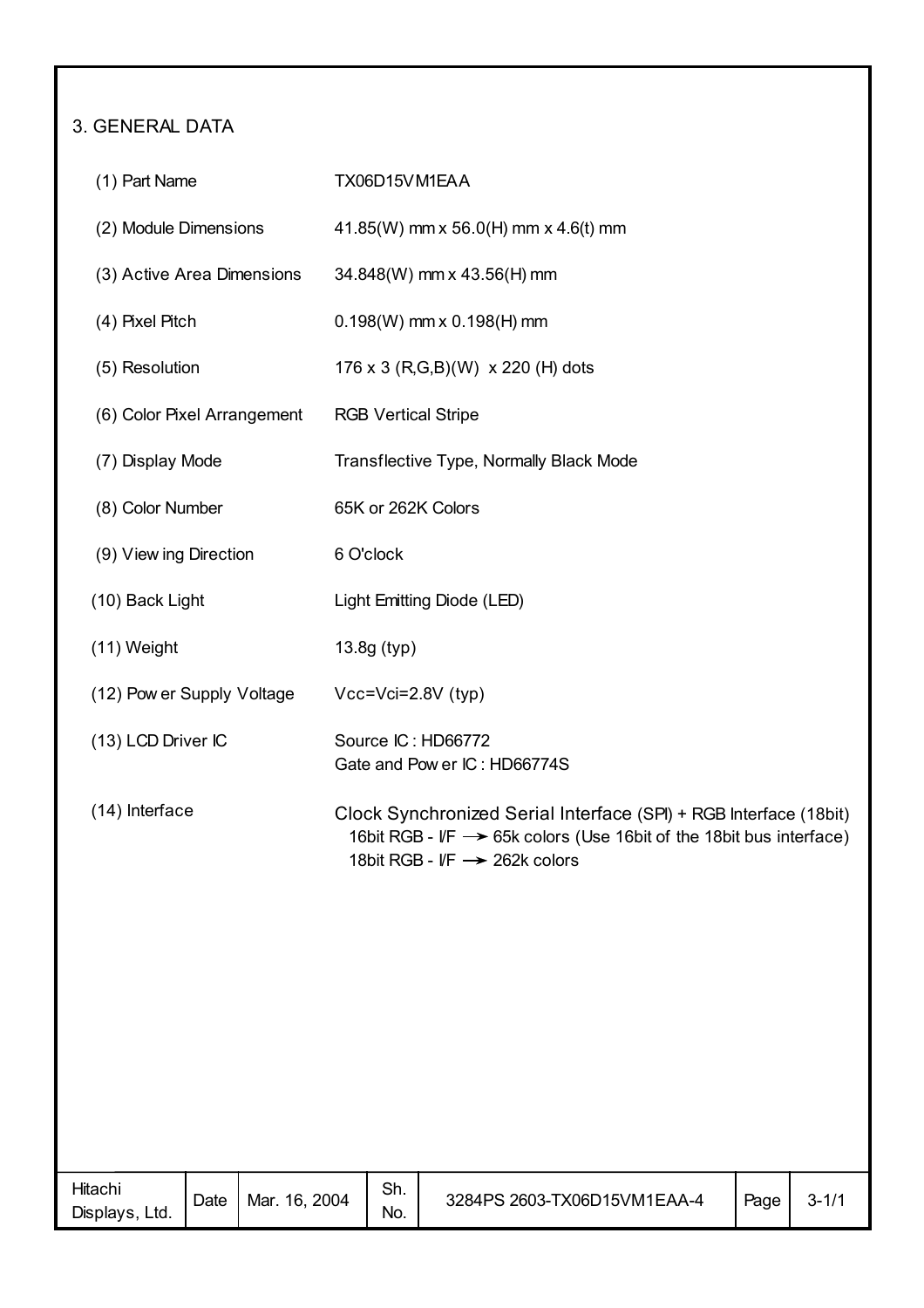#### 4. ABSOLUTE MAXIMUM RATINGS

#### 4. 1 ELECTRICAL ABSOLUTE MAXIMUM RATINGS OF LCD

| <b>ITEM</b>                 | <b>SYMBOL</b> | <b>MIN</b> | <b>MAX</b> | <b>UNIT</b> | <b>COMMENT</b> |
|-----------------------------|---------------|------------|------------|-------------|----------------|
| Pow er Supply for Logic     | <b>Vcc</b>    | $-0.3$     | 4.6        |             | Note 1         |
| Pow er Supply for Analog    | Vci           | $-0.3$     | 4.6        |             | Note 1         |
| Input Voltage               | Vi            | $-0.3$     | $Vcc+0.3$  |             | Note 1, 2      |
| <b>Input Current</b>        | Τi            |            | 100        | mA          |                |
| <b>LED Reverse Voltage</b>  | VR            |            | 5          |             |                |
| <b>LED Forw ard Current</b> | <b>ILED</b>   |            | Note 3     | mA          |                |
| <b>Static Electricity</b>   |               |            | (+/-2)     | kV          | Note 4         |

 $VSS=0V$ 

Note 1 Voltage from GND.

Note 2 Applies to the RESET, ID, SDO, SDI, SCL, CS\*, VLD, VSYNC, HSYNC, DOTCLK ENABLE, and PD17-0 pins.

Note 3 Ambient Temperature vs. Allow able Forw ard Current



Note 4 150pF-1.5Kohm/200pF-0 ohm, 25 deg C-70%RH. The Surface of LCD center are subjected.

#### 4. 2 ENVIRONMENTAL ABSOLUTE MAXIMUM RATINGS

|                      |                        | <b>OPERATING</b> | <b>STORAGE</b> |                |                         |  |
|----------------------|------------------------|------------------|----------------|----------------|-------------------------|--|
| <b>ITEM</b>          | <b>MIN</b>             | <b>MAX</b>       | <b>MIN</b>     | <b>MAX</b>     | <b>COMMENT</b>          |  |
| Ambient Temperature  | $-20$ deg C   70 deg C |                  | $-30$ deg C    | 80 deg C       | Note 2                  |  |
| Humidity             | Note 1                 |                  | Note 1         |                | Without<br>condensation |  |
| <b>Corrosive Gas</b> | Not Acceptable         |                  |                | Not Acceptable |                         |  |

Note 1 Ta<40 deg C : 85%RH max.

Ta>40 deg C : Absolute humidity must be low er than the humidity of 85%RH at 40 deg C.

Note 2 Background color changes slightly depending on ambient temperature. This phenomenon is reversible.

| Hitachi<br>Displays,<br>Ltd. | Date | 16, 2004<br>Mar. | Sh.<br>No. | 3284PS 2604-TX06D15VM1EAA-4 | Page | $4 - 1/2$ |
|------------------------------|------|------------------|------------|-----------------------------|------|-----------|
|------------------------------|------|------------------|------------|-----------------------------|------|-----------|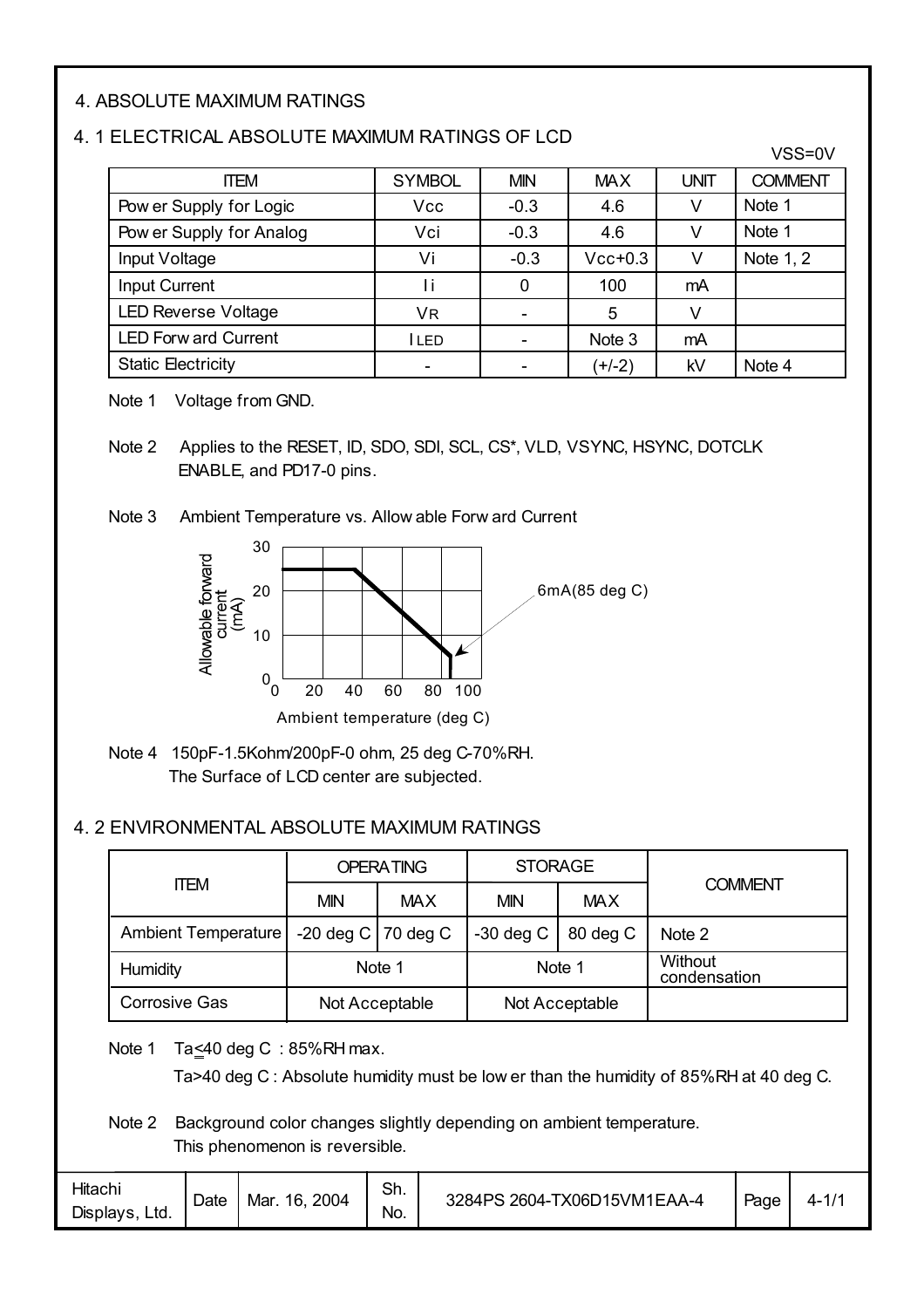#### Ta=25 deg C, VSS=0V NOTE 3), 5) 4), 5) TFT-LCD Module ITEM Logic | Vcc Vi Icc + Ici fFLM - "H" level "L" level All White - Input Voltage for Logic Circuits Pow er Supply Current Frame Frequency SYMBOL CONDITION | MIN | TYP | MAX UNIT 2.72 0.7xVcc -0.3 - - 2.8 - - 90 2.89 Vcc 0.15xVcc - V V uA Hz Partial | -Analog | Vci | | 2.72 | 2.8 | 2.89 **Standby** LED Forw ard Voltage  $\vert$  VLED  $\vert$  -  $\vert$  -  $\vert$  -  $\vert$  3.6  $\vert$  -  $\vert$  V LED Forw ard Current | ILED | The Contract Left Left Contract Left And The Left And The Left And The Left And T - - - - 650 3 2000 Pow er Supply Voltage Output Voltage for Logic Circuits "H" level "L" level 0.75xVcc - - - - 0.15xVcc Vo <sup>V</sup> (Note 9) 1) 1) 2) 6) Input/Output Leak Current I Li - -1 - 1 uA Sleep Moving Picture(Full) | -- | 40 | --  $(10.3)$  -  $mA$ 7) 8) 5. ELECTRICAL CHARACTERISTICS

(Note 1) RESET, ID, SDO, SDI, SCL, CS\*, VLD, VSYNC, HSYNC, DOTCLK, ENABLE, PD17-0





Output Data Output Enable



**GND** 





(Note 4) Vcc=Vci=2.8V, 8 colors mode, fFLM=45Hz, No RGB I/F input signals.



 $\leftarrow$  16 Line : White (8 color mode)

204 Line : Black (8 color mode)

- (Note 5) Still picture is internal RAM.
- (Note 6) Vcc=Vci=2.8V, Sleep mode & No RGB I/F input signals.
- (Note 7) Vcc=Vci=2.8V, Standby mode & No RGB I/F input signals.
- (Note 8) Vcc=Vci=2.8V, 18bit- RGB I/F & High speed write mode. (fFLM=90Hz, Black & White Checker) All data written via the RGB-I/F are written to the internal RAM.
- (Note 9) Refer to the 4. 1 ELECTRICAL ABSOLUTE MAXIMUM RATINGS OF LCD.(Page 4-1/1)

| <b>Hitach</b><br>Displays,<br>Ltd. | Date | 2004<br>Mar.<br>16. | Sh.<br>No. | 3284PS 2605-TX06D15VM1EAA-4 | Page | .- |  |
|------------------------------------|------|---------------------|------------|-----------------------------|------|----|--|
|------------------------------------|------|---------------------|------------|-----------------------------|------|----|--|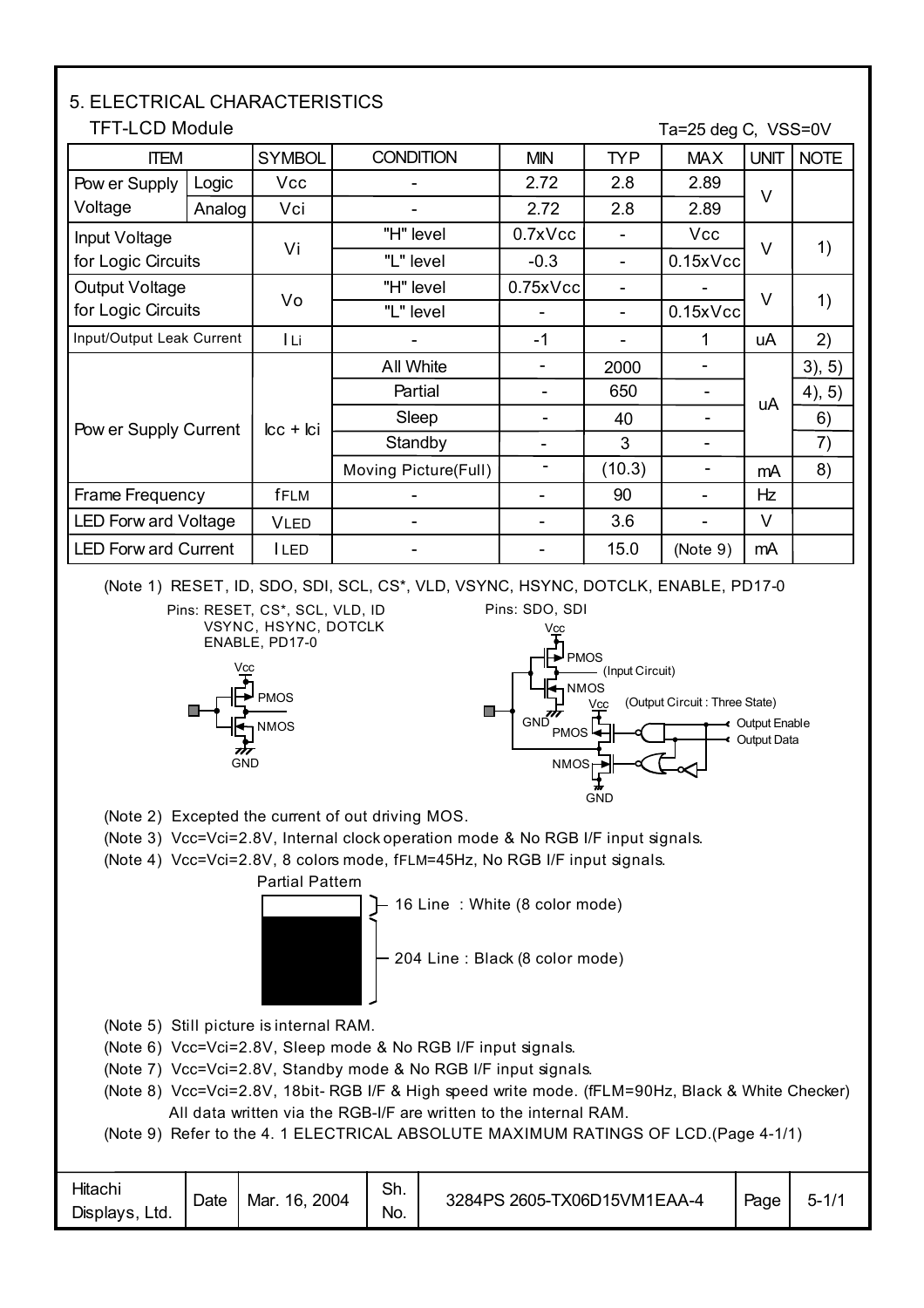#### 6. OPTICAL CHARACTERISTICS

#### 6.1 OPTICAL CHARACTERISTICS OF LCD (BACKLIGHT ON)

|                           |             |               |                        |                  |                          |                          |                          |                          | Ta=25 deg $C$ |  |
|---------------------------|-------------|---------------|------------------------|------------------|--------------------------|--------------------------|--------------------------|--------------------------|---------------|--|
| <b>ITEM</b>               |             | <b>SYMBOL</b> | <b>CONDITION</b>       |                  | <b>MIN</b>               | <b>TYP</b>               | <b>MAX</b>               | <b>UNIT</b>              | <b>NOTE</b>   |  |
| <b>Brightness</b>         |             | B             | $f=0$ deg, q=0 deg     |                  | 50                       | 60                       | $\overline{\phantom{a}}$ | cd/m2                    | 1)            |  |
| <b>Uniformity</b>         |             | -             | $f = 0$ deg, q=0 deg   |                  | -                        | $\overline{\phantom{a}}$ | $+/-30$                  | $\%$                     | 3,5)          |  |
| View ing angle            |             | $f2-f1$       | q=0 deg, K>2.0         |                  | $\overline{\phantom{0}}$ | 60                       |                          | deg                      |               |  |
|                           |             |               | q=90 deg, K≥2.0        |                  | $\overline{a}$           | 60                       |                          |                          | 4,6,7)        |  |
| Contrast ratio            |             | K.            | $f = 0$ deg, q=0 deg   |                  | 30                       | 40                       |                          | $\overline{\phantom{0}}$ | 6)            |  |
| Response time (rise+fall) |             |               | $f = 0$ deg<br>q=0 deg | $Ta=25$<br>deg C | -                        | 35                       | 70                       | ms                       | 8)            |  |
|                           |             | $tr+tf$       |                        | $Ta=0$<br>deg C  |                          | 140                      | 280                      |                          |               |  |
|                           | Red         | X             |                        |                  | 0.47                     | 0.52                     | 0.57                     |                          |               |  |
|                           |             | у             |                        |                  |                          | 0.28                     | 0.33                     | 0.38                     |               |  |
|                           | Green       | X             |                        |                  | 0.27                     | 0.32                     | 0.37                     |                          |               |  |
| Color tone                |             | у             |                        | $f = 0$ deg      | 0.44                     | 0.49                     | 0.54                     |                          | 9)            |  |
| (Primary Color)           | <b>Blue</b> | X             |                        | q=0 deg          | 0.10                     | 0.15                     | 0.20                     |                          |               |  |
|                           |             | у             |                        |                  |                          | 0.14                     | 0.19                     |                          |               |  |
|                           |             |               |                        |                  | 0.24                     | 0.29                     | 0.34                     |                          |               |  |
|                           | White       | у             |                        |                  | 0.26                     | 0.31                     | 0.36                     |                          |               |  |

(Measurement condition : Hitachi standard)

| Hitachi<br>Displays.<br>Ltd. | Date | 16, 2004<br>Mar. | Sh.<br>No. | 3284PS 2606-TX06D15VM1EAA-4 | Page | $6 - 1/3$ |
|------------------------------|------|------------------|------------|-----------------------------|------|-----------|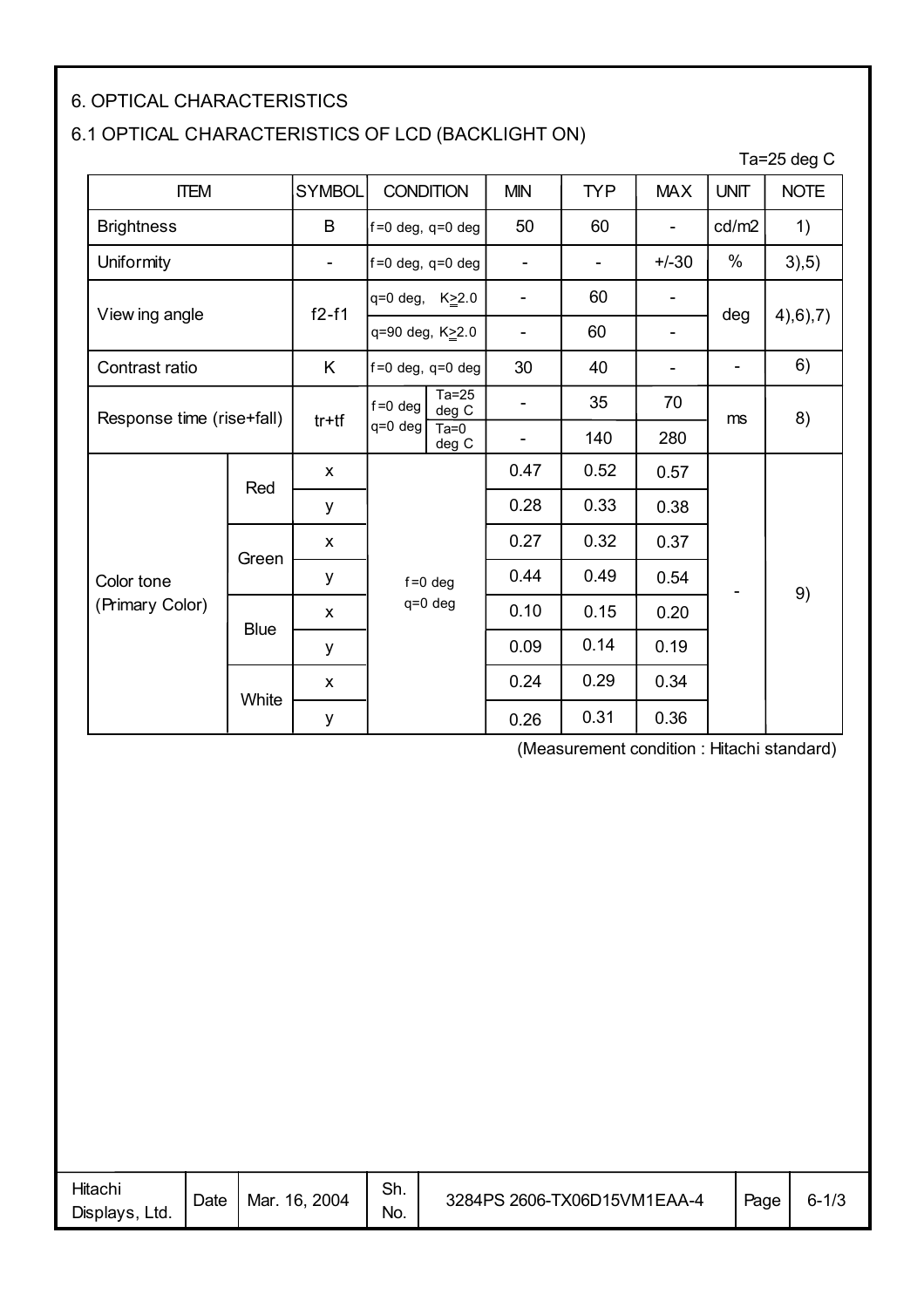#### 6.2 OPTICAL CHARACTERISTICS OF LCD (BACKLIGHT OFF)

|                           |             |               |                                          |                  |            |            |            |             | Ta=25 deg $C$ |  |
|---------------------------|-------------|---------------|------------------------------------------|------------------|------------|------------|------------|-------------|---------------|--|
| <b>ITEM</b>               |             | <b>SYMBOL</b> | <b>CONDITION</b>                         |                  | <b>MIN</b> | <b>TYP</b> | <b>MAX</b> | <b>UNIT</b> | <b>NOTE</b>   |  |
| Reflectance               |             | R             | $f=0$ deg, $q=0$ deg                     |                  | 15         | 20         |            | $\%$        | 2)            |  |
|                           |             |               | $q=0$ deg, $K \ge 2.0$                   |                  |            | 60         |            |             |               |  |
| View ing angle            |             | $f2-f1$       | q=90 deg, K22.0                          |                  |            | 60         |            | deg         | 4,6)          |  |
| Contrast ratio            |             | Κ             | $f=0$ deg, $q=0$ deg                     |                  | 5          | 15         |            |             | 6)            |  |
|                           |             |               | $f = 0$ deg                              | $Ta=25$<br>deg C |            | 25         | 50         |             |               |  |
| Response time (rise+fall) |             | $tr+tf$       | $q=0$ deg                                | $Ta=0$<br>deg C  | ۰          | 100        | 200        | ms          | 8)            |  |
| Color tone                |             | X             |                                          |                  | 0.44       | 0.49       | 0.54       |             |               |  |
| (Primary Color)           | Red         | у             |                                          |                  |            | 0.29       | 0.34       | 0.39        |               |  |
|                           |             | X             |                                          |                  | 0.30       | 0.35       | 0.40       |             |               |  |
|                           | Green       | у             | $f = 0$ deg                              |                  | 0.39       | 0.44       | 0.49       |             |               |  |
|                           | <b>Blue</b> | X             | q=0 deg<br>(B/L:turned off) <del> </del> |                  | 0.15       | 0.20       | 0.25       |             | 9,10)         |  |
|                           |             | y             |                                          |                  | 0.12       | 0.17       | 0.22       |             |               |  |
|                           |             | X             |                                          |                  | 0.33       | 0.38       | 0.43       |             |               |  |
|                           | White       | у             |                                          |                  | 0.31       | 0.36       | 0.41       |             |               |  |

Note 1. Definition of Brightness "B"



Note 2. Definition of Reflectance "R" Circular and Flat (Measurement condition : Hitachi standard)

Sensor : TOPCON/BM-5A or same level equipment

Measuring point : Active area center

Hitachi Displays, Ltd. Sh. No. Date Mar. 16, 2004 Page Light source Sensor Circular hole LCM or SWB 500mm BLCM : Brightness of LCM at optimum voltage. (displaying w hite pattern) BSWB : Brightness of SWB. SWB : Standard w hite board. BLCM BSWB R = x 100(%) 3284PS 2606-TX06D15VM1EAA-4 6-2/3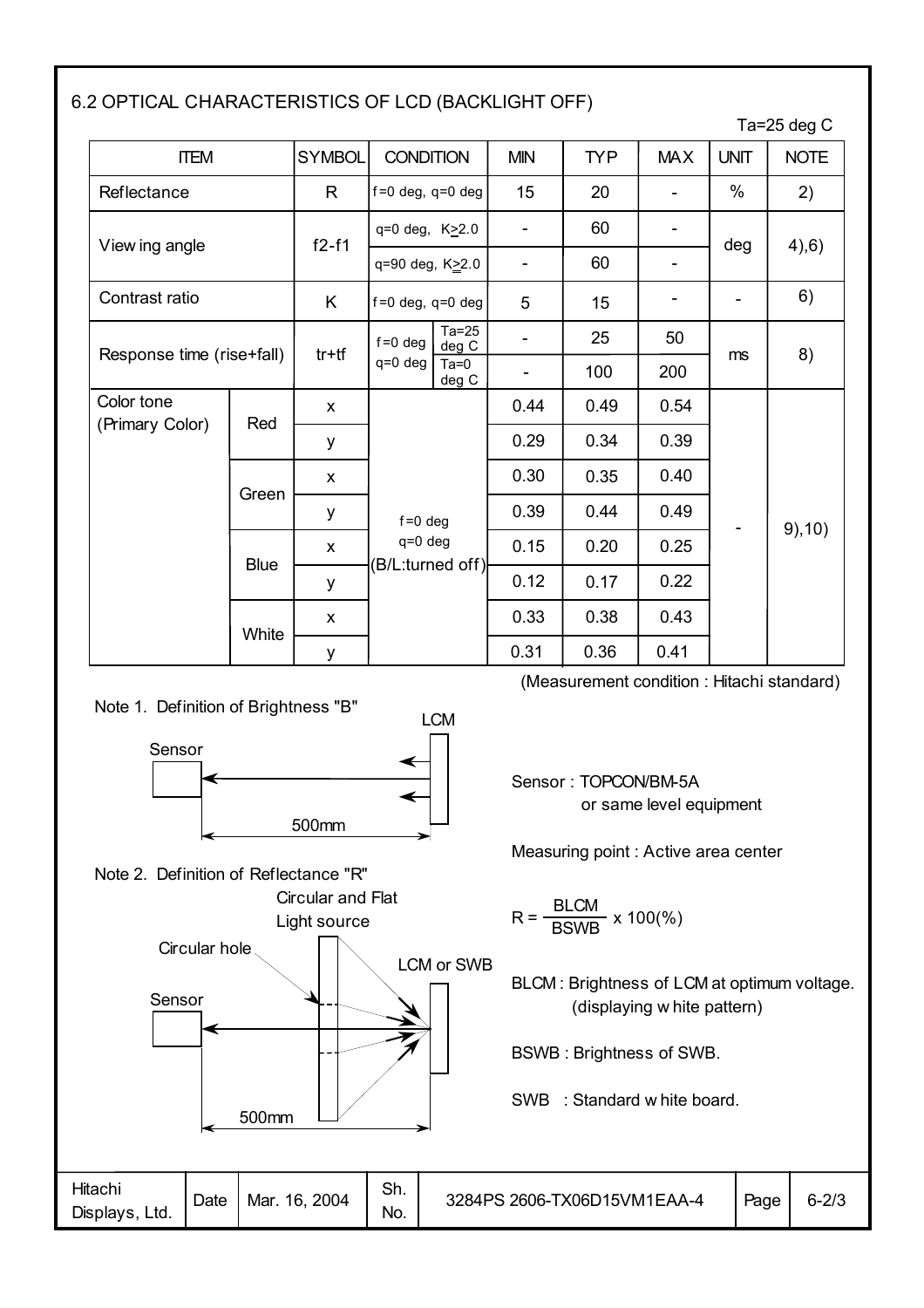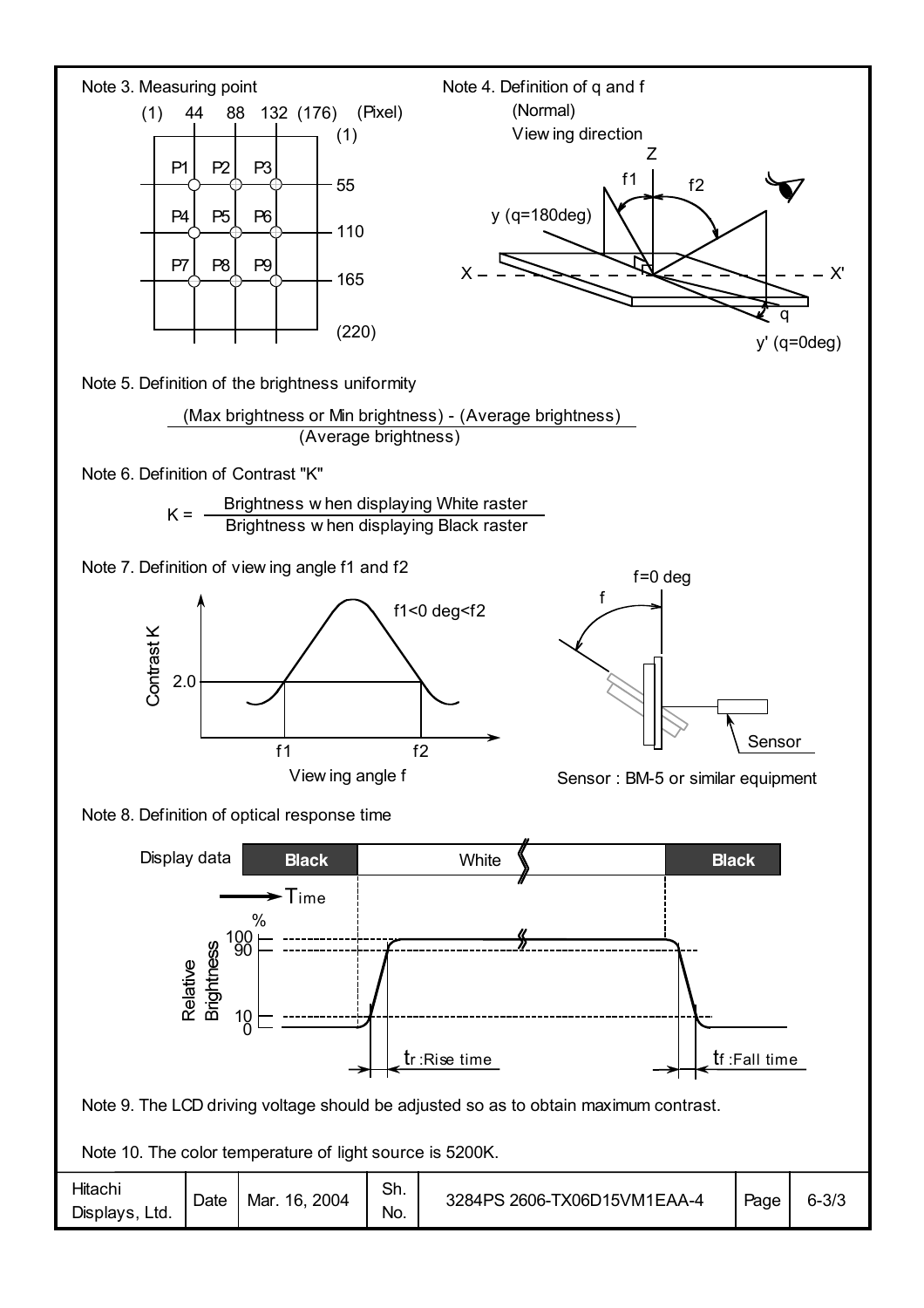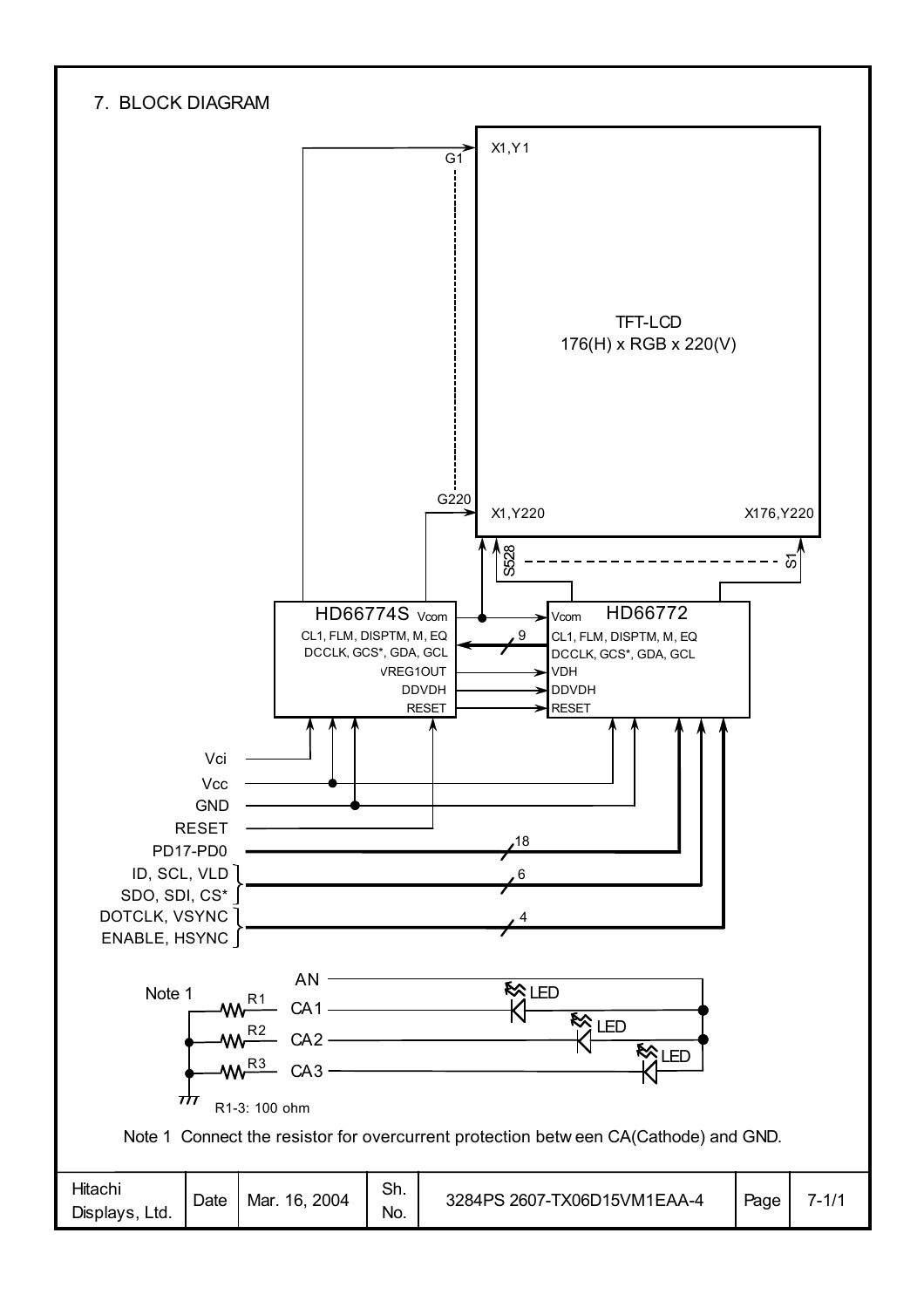#### 8. INTERFACE

#### 8. 1 INTERNAL PIN CONNECTION

| PIN No.                   | <b>SIGNAL</b>    | <b>FUNCTION</b>                                            |     |               |                           |
|---------------------------|------------------|------------------------------------------------------------|-----|---------------|---------------------------|
| 1                         | AN               | Power Supply for LED                                       |     |               |                           |
| $\overline{2}$            | CA <sub>1</sub>  | GND for LED1                                               |     |               |                           |
| 3                         | CA <sub>2</sub>  | GND for LED2                                               |     |               |                           |
| 4                         | CA <sub>3</sub>  | <b>GND for LED3</b>                                        |     |               |                           |
| 5                         | <b>RESET</b>     | Reset                                                      |     |               |                           |
| $\,6\,$                   | ID               | ID                                                         |     |               |                           |
| 7                         | <b>NC</b>        | <b>NC</b>                                                  |     |               |                           |
| $\bf 8$                   | <b>NC</b>        | <b>NC</b>                                                  |     |               |                           |
| $\boldsymbol{9}$          | <b>NC</b>        | <b>NC</b>                                                  |     |               |                           |
| 10                        | <b>NC</b>        | <b>NC</b>                                                  |     |               |                           |
|                           | <b>NC</b>        | NC                                                         |     |               |                           |
| 11                        |                  | <b>NC</b>                                                  |     |               |                           |
| 12                        | <b>NC</b>        |                                                            |     |               |                           |
| 13                        | NC               | <b>NC</b>                                                  |     |               |                           |
| 14                        | <b>SDO</b>       | Serial Instruction Data Out<br>Serial Instruction Data In  |     |               |                           |
| 15                        | SDI              |                                                            |     |               |                           |
| 16                        | SCL              | Synchronous Clock Signal                                   |     |               |                           |
| 17                        | <b>NC</b>        | <b>NC</b>                                                  |     |               |                           |
| 18                        | $CS^*$           | <b>Chip Select</b>                                         |     |               |                           |
| 19                        | <b>VLD</b>       | Active Data signal for write operation                     |     |               |                           |
| 20                        | <b>VSYNC</b>     | Vertical synchronous for Display Data                      |     |               |                           |
| 21                        | <b>HSYNC</b>     | Horizontal synchronous for Display Data                    |     |               |                           |
| 22                        | <b>DOTCLK</b>    | Clock signal for Display Data                              |     |               |                           |
| 23                        | <b>ENABLE</b>    | Enable signal for Display Data                             |     |               |                           |
| 24                        | <b>PD17</b>      | Display Data(R5)                                           |     |               |                           |
| 25                        | PD <sub>16</sub> | Display Data(R4)                                           |     |               |                           |
| 26                        | <b>PD15</b>      | Display Data(R3)                                           |     |               |                           |
| 27                        | <b>PD14</b>      | Display Data(R2)                                           |     |               |                           |
| 28                        | PD <sub>13</sub> | Display Data(R1)                                           |     |               |                           |
| 29                        | <b>PD12</b>      | Display Data(R0)                                           |     |               |                           |
| 30                        | <b>PD11</b>      | Display Data(G5)                                           |     |               |                           |
| 31                        | <b>PD10</b>      | Display Data(G4)                                           |     |               |                           |
| 32                        | PD <sub>9</sub>  | Display Data(G3)                                           |     |               |                           |
| 33                        | PD <sub>8</sub>  | Display Data(G2)                                           |     |               |                           |
| 34                        | PD7              | Display Data(G1)                                           |     |               |                           |
| 35                        | PD <sub>6</sub>  | Display Data(G0)                                           |     |               |                           |
| 36                        | PD <sub>5</sub>  | Display Data(B5)                                           |     |               |                           |
| 37                        | PD <sub>4</sub>  | Display Data(B4)                                           |     |               |                           |
| 38                        | PD <sub>3</sub>  | Display Data(B3)                                           |     |               |                           |
| 39                        | PD <sub>2</sub>  | Display Data(B2)                                           |     |               |                           |
| 40                        | PD <sub>1</sub>  | Display Data(B1)                                           | IF: |               |                           |
| 41                        | PD <sub>0</sub>  | Display Data(B0)                                           |     |               | <b>Suitable Connector</b> |
| 42                        | Vci              | Power Supply for Analog                                    |     | JAE:FF0245SA1 |                           |
| 43                        | Vcc              | Power Supply for Logic                                     |     |               | (JAE:FF0245SS1)           |
| 44                        | <b>GND</b>       | <b>GND</b>                                                 |     |               |                           |
| 45                        | <b>AGND</b>      | <b>GND</b> for Analog                                      |     |               |                           |
| Hitachi<br>Displays, Ltd. | Date             | Sh.<br>Mar. 16, 2004<br>3284PS 2608-TX06D15VM1EAA-4<br>No. |     | Page          | $8 - 1/9$                 |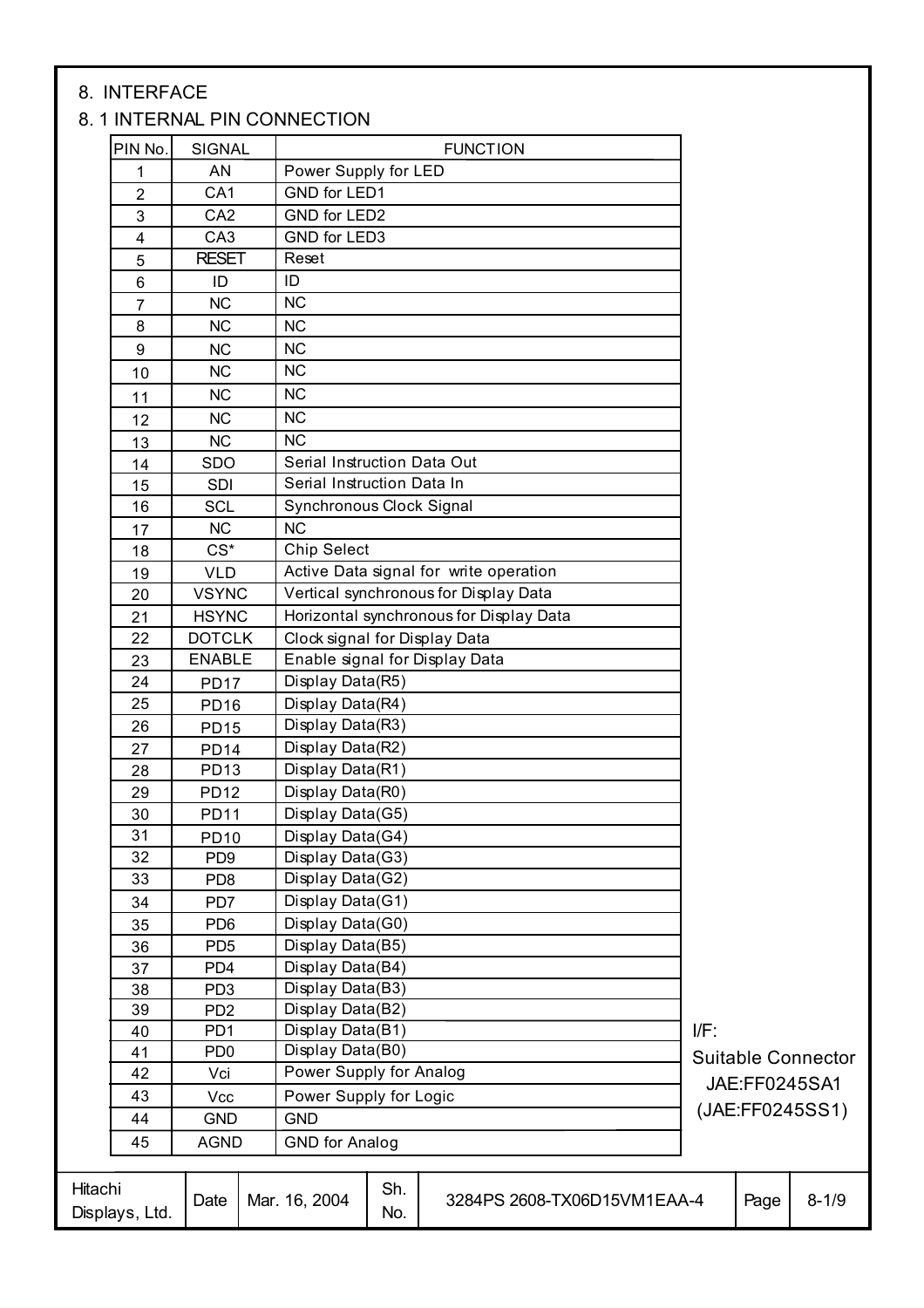#### 8.2 RGB INTERFACE MODE SETTING

#### RGB INTERFACE MODE & UNUSED PIN CONNECTION

| RGB Interface Mode |                    | 18-bit | 16-bit          |  |
|--------------------|--------------------|--------|-----------------|--|
| Colors             |                    | 262k   | 65k             |  |
| RGB Data Bus       | Used Pins          | PD17-0 | PD17-13, PD11-1 |  |
|                    | <b>Unused Pins</b> |        | PD12, PD0       |  |
| Pin No.            | Signal             |        |                 |  |
| 29                 | <b>PD12</b>        |        | <b>GND</b>      |  |
| 41                 | PD0                |        | GND             |  |

When the 16-bit RGB-I/F is selected, PD12 and PD0 pins must be fixed to the GND level.

#### INPUT DATA & GRAM WRITE DATA





#### 16-bit RGB INTERFACE



In 16-bit RGB-I/F, the input data are expanded into 18-bit by adding one bit (the same data as the MSB of RB) to the LSB of RB data within HD66772.

#### NUMBER OF COLOR

|              |    | NUMBER OF GRAYSCALE | NUMBER OF COLOR |         |
|--------------|----|---------------------|-----------------|---------|
| RGB-I/F MODE |    | G                   |                 |         |
| $18$ -bit    | 64 | 64                  | 64              | 262.144 |
| $16$ -bit    | 32 | 64                  | 32              | 65,536  |

| Hitachi<br>Displays,<br>Ltd. | Date | 2004<br>Mar<br>16. | Sh.<br>No. | 3 2608-TX06D15VM1EAA-4<br>3284PS | Page | $8 - 2/9$ |
|------------------------------|------|--------------------|------------|----------------------------------|------|-----------|
|------------------------------|------|--------------------|------------|----------------------------------|------|-----------|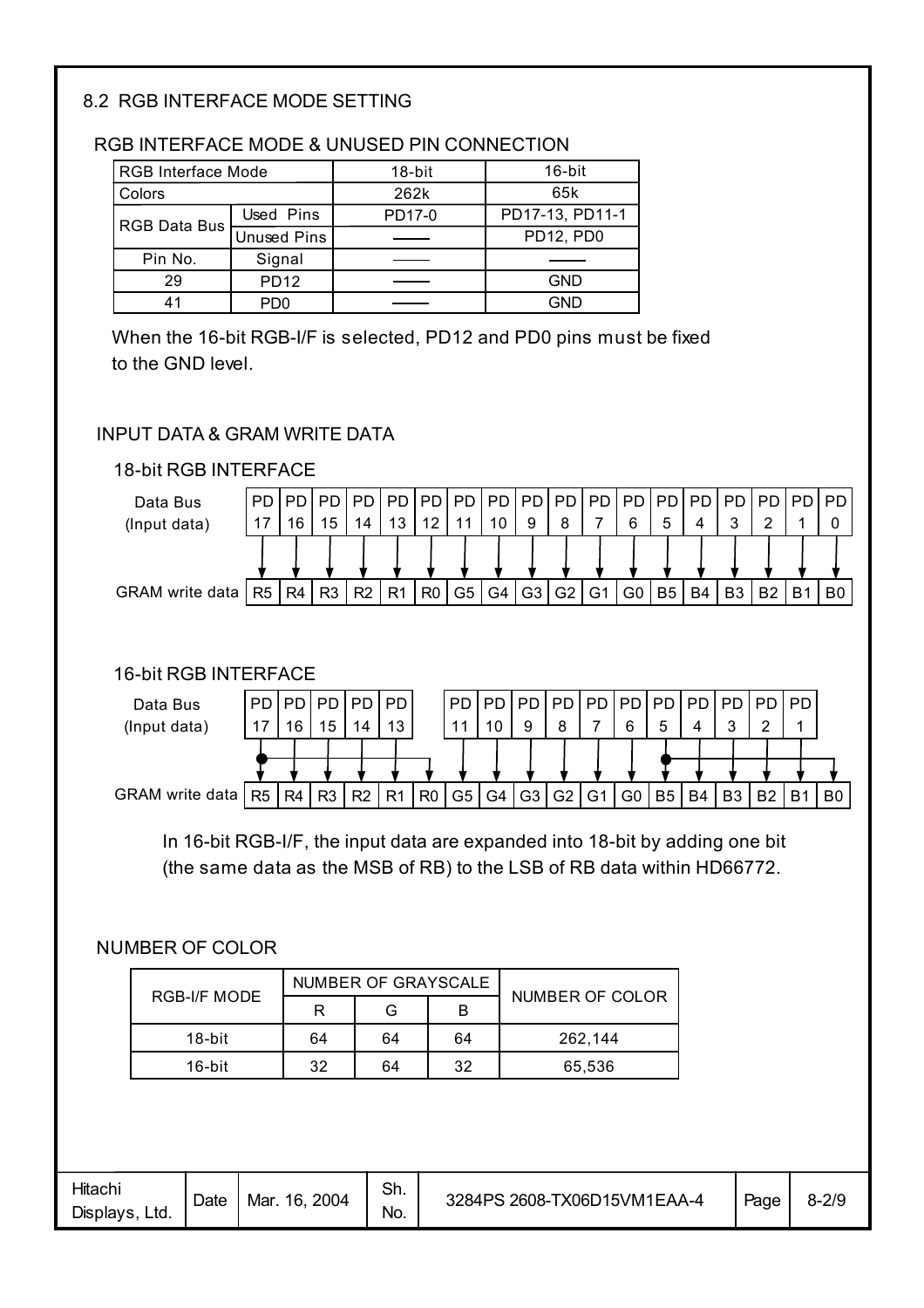#### 8.3 GRAM ADDRESS MAP

#### SS=1,GS=0

|                | х              | 1       | 2                                                                                                               | 3       | 4       | 173     | 174     | 175     | 176          |
|----------------|----------------|---------|-----------------------------------------------------------------------------------------------------------------|---------|---------|---------|---------|---------|--------------|
| Y              |                |         | လျှပ်ပြီးလုပ်ပြီးလုပ်ပြီးလုပ်ပြီး<br>မြို့ပြီးပြီးလုပ်ပြီးပြီးပြီးပြီး<br>မြို့ပြီးပြီးပြီးပြီးပြီးပြီးပြီးပြီး |         |         |         |         |         | 의의업업업업의영업의의의 |
| 1              | G <sub>1</sub> | "0000"H | "0001"H                                                                                                         | "0002"H | "0003"H | "00AC"H | "00AD"H | "00AE"H | "00AF"H      |
| $\overline{2}$ | G <sub>2</sub> | "0100"H | "0101"H                                                                                                         | "0102"H | "0103"H | "01AC"H | "01AD"H | "01AE"H | "01AF"H      |
| 3              | G <sub>3</sub> | "0200"H | "0201"H                                                                                                         | "0202"H | "0203"H | "02AC"H | "02AD"H | "02AE"H | "02AF"H      |
| 4              | G4             | "0300"H | "0301"H                                                                                                         | "0302"H | "0303"H | "03AC"H | "03AD"H | "03AE"H | "03AF"H      |
| 5              | G5             | "0400"H | "0401"H                                                                                                         | "0402"H | "0403"H | "04AC"H | "04AD"H | "04AE"H | "04AF"H      |
| 6              | G6             | "0500"H | "0501"H                                                                                                         | "0502"H | "0503"H | "05AC"H | "05AD"H | "05AE"H | "05AF"H      |
|                |                |         |                                                                                                                 |         |         |         |         |         |              |
|                |                |         |                                                                                                                 |         |         |         |         |         |              |
|                |                |         |                                                                                                                 |         |         |         |         |         |              |
|                |                |         |                                                                                                                 |         |         |         |         |         |              |
|                |                |         |                                                                                                                 |         |         |         |         |         |              |
|                |                |         |                                                                                                                 |         |         |         |         |         |              |
| 215            | G215           | "D600"H | 'D601"H                                                                                                         | 'D602"H | "D603"H | "D6AC"H | "D6AD"H | "D6AE"H | "D6AF"H      |
| 216            | G216           | "D700"H | 'D701"H                                                                                                         | 'D702"H | "D703"H | "D7AC"H | "D7AD"H | "D7AE"H | "D7AF"H      |
| 217            | G217           | "D800"H | "D801"H                                                                                                         | "D802"H | "D803"H | "D8AC"H | "D8AD"H | "D8AE"H | "D8AF"H      |
| 218            | G218           | "D900"H | 'D901"H                                                                                                         | 'D902"H | "D903"H | "D9AC"H | "D9AD"H | "D9AE"H | "D9AF"H      |
| 219            | G219           | "DA00"H | "DA01"H                                                                                                         | "DA02"H | "DA03"H | "DAAC"H | "DAAD"H | "DAAE"H | "DAAF"H      |
| 220            | G220           | "DB00"H | 'DB01"H                                                                                                         | 'DB02"H | "DB03"H | "DBAC"H | "DBAD"H | "DBAE"H | "DBAF"H      |

| Hitachi<br>Displays,<br>Ltd. | Date | 2004<br>Mar.<br>16. | Sh.<br>No. | 3284PS 2608-TX06D15VM1EAA-4 | Page | $8 - 3/9$ |
|------------------------------|------|---------------------|------------|-----------------------------|------|-----------|
|                              |      |                     |            |                             |      |           |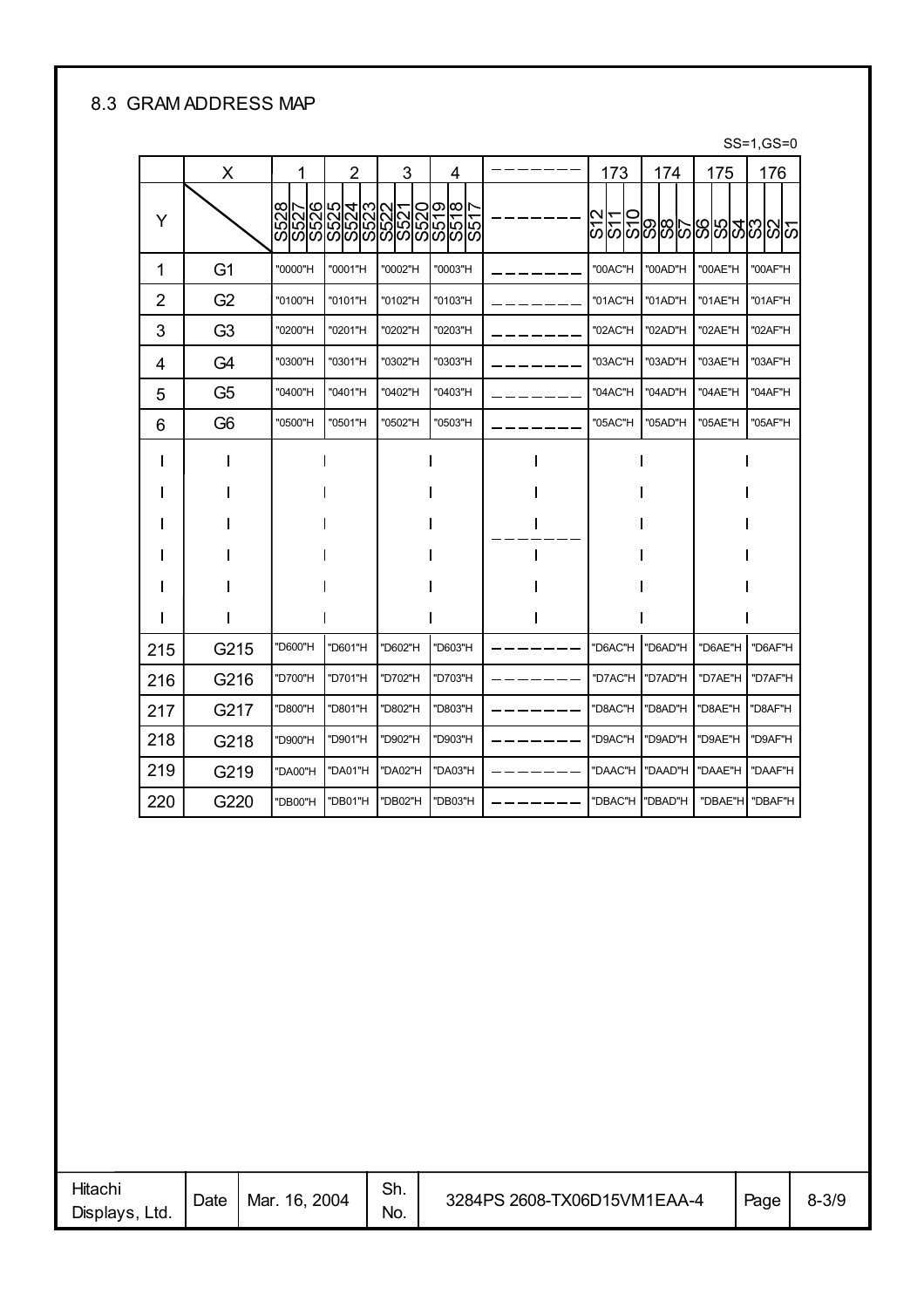#### 8.4 INTERFACE TIMING

Clock synchronized Serial Interface Timing Characteristics

| <b>t</b> em                   |       | Symbol     | Unit      | Min  | Typ | Max |
|-------------------------------|-------|------------|-----------|------|-----|-----|
| Serial clock cycle time       | Write | tSCYC      | <b>US</b> | 0.1  |     | 20  |
|                               | Read  |            |           | 0.35 |     | 20  |
| Serial clock "High" level     | Write | tSCH       | ns        | 40   |     |     |
| pulse w idth                  | Read  |            |           | 150  |     |     |
| Serial clock "Low" level      | Write | tSCL       |           | 40   |     |     |
| pulse w idth                  | Read  |            | ns        | 150  |     |     |
| Serial clock rise / fall time |       | tscr, tscf | ns        |      |     | 20  |
| Chip select set up time       |       | tCSU       | ns        | 20   |     |     |
| Chip select hold time         |       | tCH        | ns        | 60   |     |     |
| Serial input data set up time |       | tSISU      | ns        | 30   |     |     |
| Serial input data hold time   |       | tSIH       | ns        | 30   |     |     |
| Serial output data delay time |       | tSOD       | ns        |      |     | 130 |
| Serial output data hold time  |       | tSOH       | ns        | 5    |     |     |

RGB Interface Timing Characteristics <<18/16bit RGB Interface Mode(HWM=1)>>

| <b>Item</b>                         | Symbol           | Unit  | Min | Typ | Max |
|-------------------------------------|------------------|-------|-----|-----|-----|
| VSYNC/HSYNC set up time             | tSYNCS           | clock | 0   |     | 1   |
| <b>ENABLE</b> set up time           | <b>tENS</b>      | ns    | 10  |     |     |
| <b>ENABLE hold time</b>             | <b>tENH</b>      | ns    | 20  |     |     |
| VLD set up time                     | tVLS             | ns    | 10  |     |     |
| VLD hold time                       | tVLH             | ns    | 40  |     |     |
| DOTCLK "Low" level pulse width      | PW <sub>DI</sub> | ns    | 40  |     |     |
| DOTCLK "High" level pulse width     | PW <sub>DH</sub> | ns    | 40  |     |     |
| DOTCLK cycle time                   | tCYCD            | ns    | 100 |     |     |
| Data set up time                    | <b>tPDS</b>      | ns    | 10  |     |     |
| Data hold time                      | <b>tPDH</b>      | ns    | 40  |     |     |
| DOTCLK, VSYNC, HSYNC rise/fall time | trgbr, trgbf     | ns    |     |     | 25  |

#### Reset Timing Characteristics

| <b>Item</b>             | Symbol | Unit | Min | Typ                      | Max |
|-------------------------|--------|------|-----|--------------------------|-----|
| Reset "low" level width | tRES   | ms   |     | $\overline{\phantom{0}}$ | -   |
| Reset rise time         | trRES  | us   | -   | -                        |     |

| Hitachi<br>Displays,<br>Ltd. | Date | 2004<br>16.<br>Mar. | Sh.<br>No. | 3284PS 2608-TX06D15VM1EAA-4 | Page | $8 - 4/9$ |
|------------------------------|------|---------------------|------------|-----------------------------|------|-----------|
|------------------------------|------|---------------------|------------|-----------------------------|------|-----------|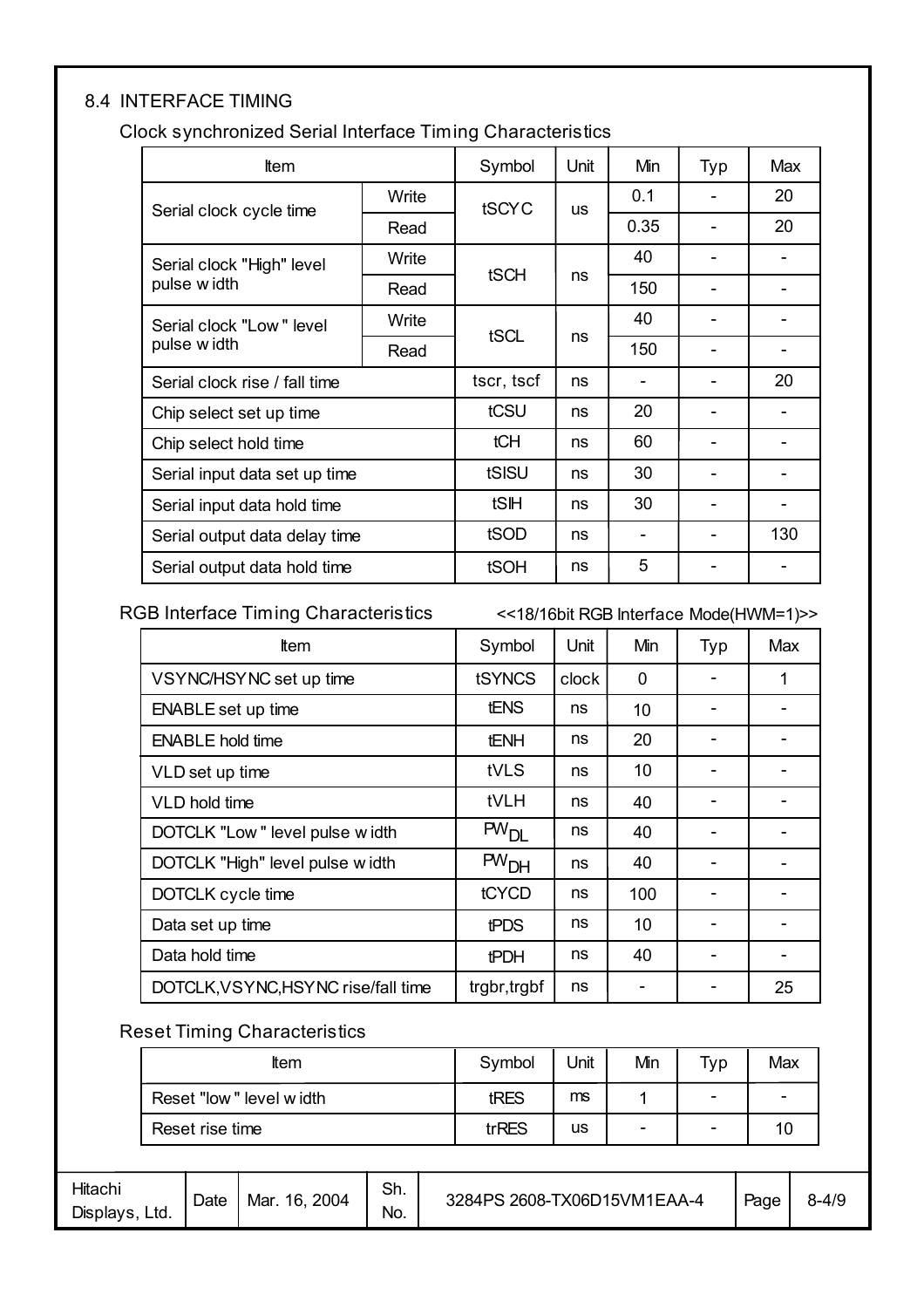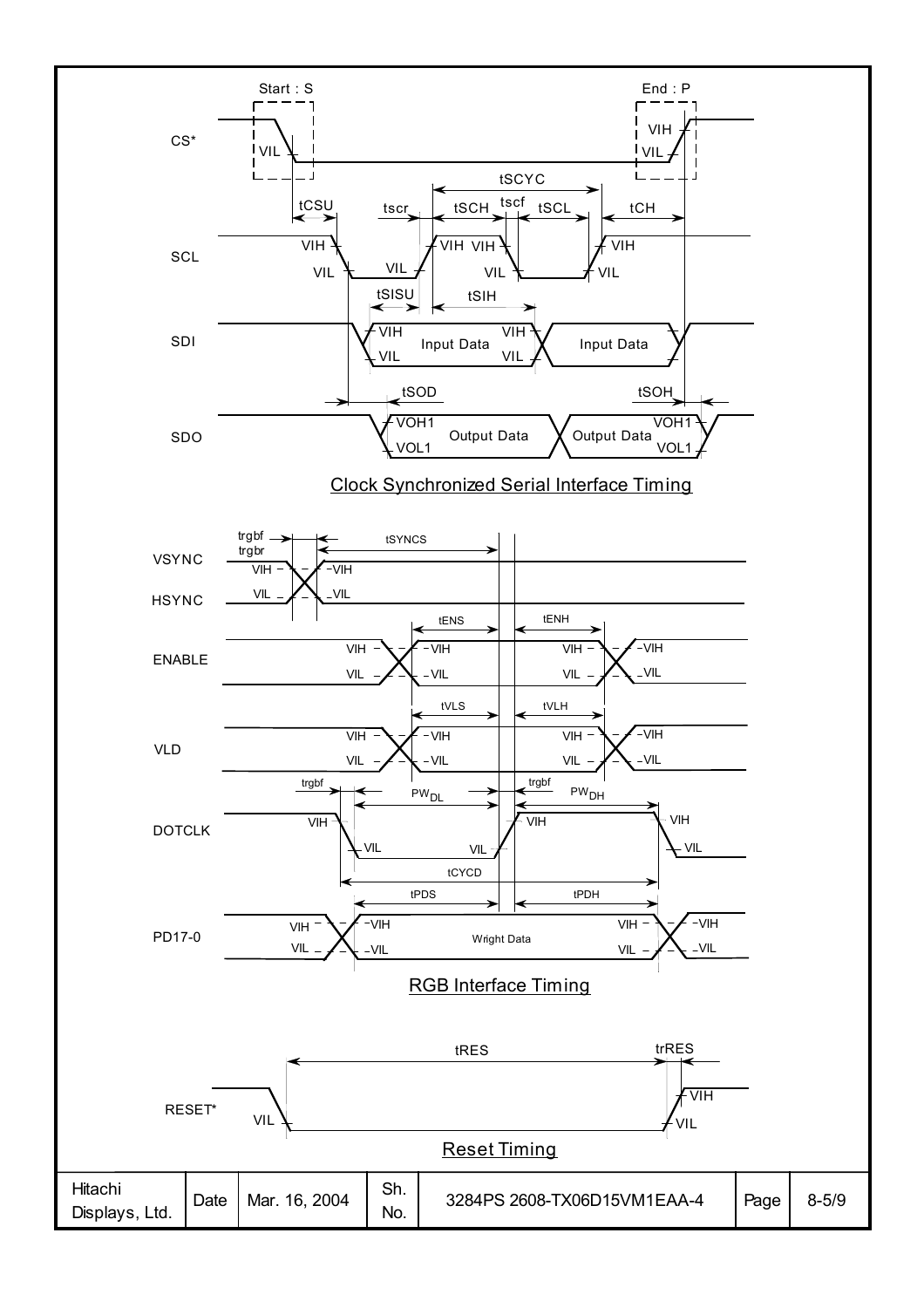

FPP : Front porch period BPP : Back porch period DP : Display operation period

- VLW : The period in which VSYNC is low level
- HLW : The period in which HSYNC is low level

| <b>Item</b>                            | min                     | typ               | max  | <b>Note</b>         |
|----------------------------------------|-------------------------|-------------------|------|---------------------|
| <b>HLW</b>                             | 1DOTCLK                 | 4DOTCLK           |      | $HLW \geq 1$ DOTCLK |
| <b>BPPH</b>                            | <b>HLW</b><br>(1DOTCLK) | 2HLW<br>(8DOTCLK) |      | $BPPH \geq HLW$     |
| <b>FPPH</b>                            |                         | 4DOTCLK           |      |                     |
| <b>VLW</b>                             | 1H                      | 4H                |      | $VLW \geq 1H$       |
| <b>BPP</b> <sub>V</sub>                | 2H                      | 8H                | 14H  | $BPPv + FPPv = 16H$ |
| <b>FPP</b> <sub>V</sub>                | 2H                      | 8H                | 14H  |                     |
| <b>DP</b>                              |                         | 220H              | 240H |                     |
| The number of<br>raster-rows of 1frame |                         | -                 |      | $BPPV + DP + FPPV$  |

 $f_{DOTCLK} = f_{FLM}$  x (220 + BPP $V$  + FPP $V$ ) x (176 + BPP $H$  + FPP $H$ )

| Sh.<br>Hitachi<br>2608-TX06D15VM1EAA-4<br>3284PS<br>2004<br>Mar<br>16.<br>Date<br>No.<br>Displays,<br>Ltd. | $8 - 6/9$<br>Page |
|------------------------------------------------------------------------------------------------------------|-------------------|
|------------------------------------------------------------------------------------------------------------|-------------------|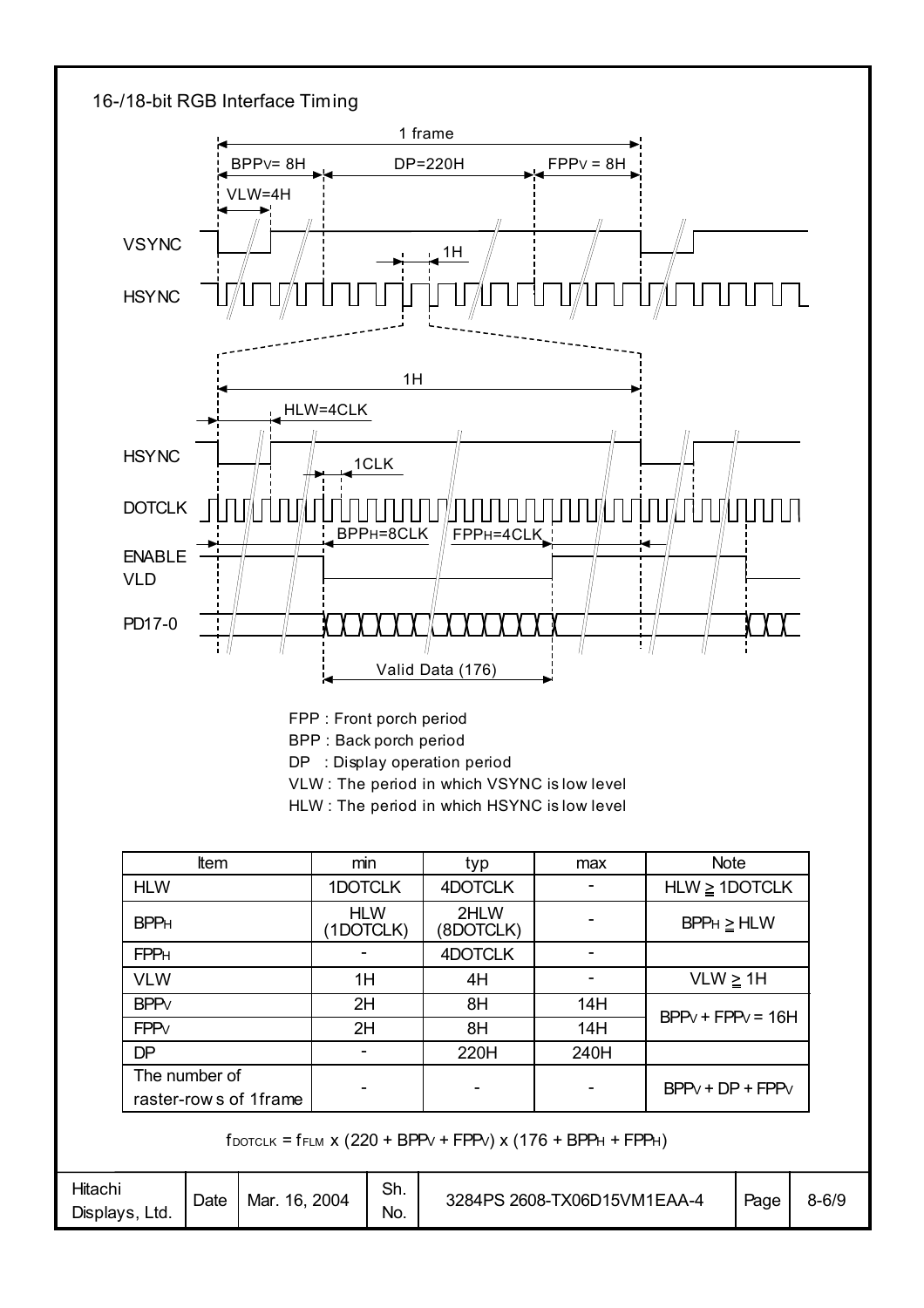| 8.5 REGISTER SETTING FLOW |                                        |                   |                 |                            |                                        |                                            |                   |                      |                   |
|---------------------------|----------------------------------------|-------------------|-----------------|----------------------------|----------------------------------------|--------------------------------------------|-------------------|----------------------|-------------------|
| < Pow er ON sequence >    |                                        |                   |                 |                            |                                        |                                            |                   |                      |                   |
|                           | Index                                  | Value             |                 |                            |                                        |                                            |                   |                      |                   |
| Pow er supply             | R <sub>11</sub> h                      | 0x1010            |                 |                            |                                        |                                            |                   | Internal clock       |                   |
| setting $(1)$             | R <sub>12</sub> h                      | 0x0000            |                 |                            |                                        | Operation                                  |                   | operation Mode       |                   |
|                           | R <sub>13</sub> h                      | 0x0609            |                 |                            |                                        | Mode                                       |                   |                      |                   |
|                           | R <sub>14</sub> h                      | 0x2D0F            |                 |                            | RGB I/F Mode                           |                                            |                   |                      |                   |
|                           | R <sub>0</sub> Ah                      | 0x0100            | Serial          |                            |                                        |                                            |                   |                      |                   |
|                           | R <sub>0</sub> Ah                      | 0x0101            | <b>Transfer</b> |                            | R <sub>0</sub> Ch                      | (Note 1)                                   | <b>ROCh</b>       |                      | 0x0000            |
|                           | R <sub>0</sub> Ah                      | 0x0102            |                 |                            | <b>R21h</b>                            | 0x0000                                     | R21h              |                      | 0x0000            |
| Pow er supply             | R <sub>10</sub> h                      | 0x0808            | Serial          |                            | R <sub>22</sub> h                      |                                            | R <sub>22</sub> h |                      |                   |
| setting $(2)$             | R <sub>0</sub> Ah                      | 0x0100            | Transfer        |                            |                                        |                                            |                   |                      |                   |
|                           |                                        | Wait 20ms or more | (Note 2)        | More than                  | Graphic RAM w riting                   |                                            |                   | Graphic RAM w riting |                   |
|                           |                                        |                   |                 | 100mS                      | (RGB I/F)                              |                                            |                   | (SPI)                |                   |
| Pow er supply             | R <sub>13</sub> h                      | 0x0619            |                 | To: Display On<br>sequence |                                        |                                            |                   |                      |                   |
| setting(3)                | R <sub>0</sub> Ah                      | 0x0101            | Serial          |                            |                                        |                                            |                   |                      |                   |
|                           |                                        | Wait 20ms or more | <b>Transfer</b> |                            |                                        |                                            |                   |                      |                   |
| <b>Mode Setting</b>       | R <sub>01</sub> h                      | 0x011B            |                 |                            | $\leq$ Display On sequence $\geq \int$ |                                            |                   |                      |                   |
|                           | R <sub>02</sub> h                      | 0x0500            |                 |                            |                                        | R <sub>07</sub> h                          |                   | 0x0001               |                   |
|                           | <b>R03h</b>                            | 0x1230            |                 | Hight-speed                |                                        | Wait 2 frames or more                      |                   |                      |                   |
|                           | <b>R04h</b>                            | 0x0000            |                 | <b>Write Mode</b>          |                                        | R <sub>07</sub> h                          |                   | 0x0021               |                   |
|                           | <b>R05h</b>                            | 0x0000            |                 |                            |                                        | R <sub>0</sub> Ah                          |                   | 0x0100               | Serial            |
|                           | R <sub>08</sub> h                      | 0x0808            |                 |                            |                                        | R <sub>07</sub> h                          |                   | 0x0023               | <b>Transfer</b>   |
|                           | R <sub>0</sub> Bh                      | 0x0000            |                 |                            |                                        | Wait 2 frames or more                      |                   |                      |                   |
|                           | R <sub>23</sub> h                      | 0x0000            |                 |                            |                                        | R <sub>07</sub> h                          |                   | 0x0033               |                   |
|                           | R <sub>24</sub> h                      | 0x0000            |                 |                            |                                        |                                            |                   |                      |                   |
|                           | <b>R40h</b>                            | 0x0000            |                 |                            |                                        |                                            |                   |                      |                   |
|                           | R <sub>41</sub> h                      | 0x0000            |                 |                            |                                        |                                            |                   |                      |                   |
|                           | R <sub>42</sub> h                      | 0xDB00            |                 |                            | < Display Off sequence > "             |                                            |                   |                      | Internal<br>clock |
|                           | R <sub>43</sub> h                      | 0xEFEF            |                 |                            |                                        | R <sub>0</sub> Ch                          |                   | 0x0000               | operation         |
|                           | R44h                                   | 0xAF00            |                 |                            |                                        | R <sub>07</sub> h                          |                   | 0x0032               | Mode              |
|                           | R <sub>45</sub> h                      | 0xDB00            |                 |                            |                                        | Wait 2 frames or more<br>R <sub>07</sub> h |                   | 0x0022               |                   |
|                           | <b>R30h</b>                            | 0x0100            |                 |                            |                                        | Wait 2 frames or more                      |                   |                      |                   |
|                           | R <sub>31</sub> h                      | 0x0707            |                 |                            |                                        | R <sub>07</sub> h                          |                   | 0x0000               |                   |
|                           | R <sub>32</sub> h                      | 0x0102            |                 |                            |                                        | R <sub>0</sub> Ah                          |                   | 0x0100               | Serial            |
|                           | R <sub>33</sub> h                      | 0x0204<br>0x0506  |                 |                            |                                        | R <sub>10</sub> h                          |                   | 0x0000               | <b>Transfer</b>   |
|                           | R <sub>34</sub> h<br>R <sub>35</sub> h | 0x0000            |                 |                            |                                        | R <sub>0</sub> Ah                          |                   | 0x0100               | Serial            |
|                           | R <sub>36</sub> h                      | 0x0706            |                 |                            |                                        |                                            |                   |                      | Transfer          |
|                           | R <sub>37</sub> h                      | 0x0402            |                 |                            |                                        | Note 1                                     |                   |                      |                   |
|                           | R <sub>3Fh</sub>                       | 0x0003            |                 |                            |                                        | RGB I/F Mode                               |                   | Value                |                   |
|                           | R <sub>0</sub> Ah                      | 0x0106            | Serial          |                            |                                        | 16bit                                      |                   | 0x0111               |                   |
|                           | R <sub>0</sub> Ah                      | 0x0107            | <b>Transfer</b> |                            |                                        | 18bit                                      |                   | 0x0110               |                   |
|                           |                                        |                   |                 |                            |                                        | Note 2                                     |                   |                      |                   |
|                           |                                        |                   |                 |                            |                                        | Operation amplifier stabilizing period     |                   |                      |                   |
| Hitachi                   |                                        |                   | Sh.             |                            |                                        |                                            |                   |                      |                   |
| Displays, Ltd.            | Date                                   | Mar. 16, 2004     | No.             |                            | 3284PS 2608-TX06D15VM1EAA-4            |                                            |                   | Page                 | $8 - 7/9$         |
|                           |                                        |                   |                 |                            |                                        |                                            |                   |                      |                   |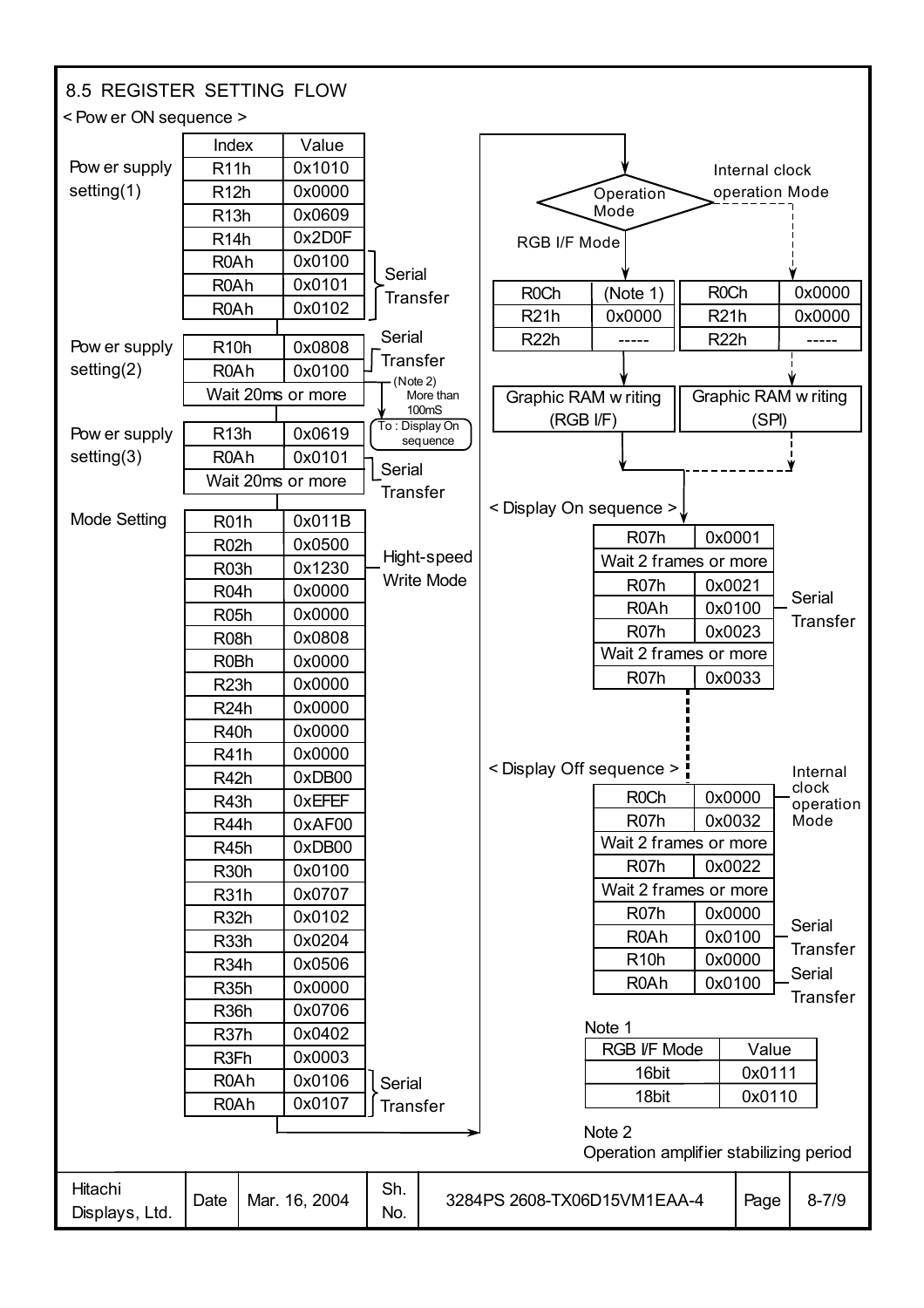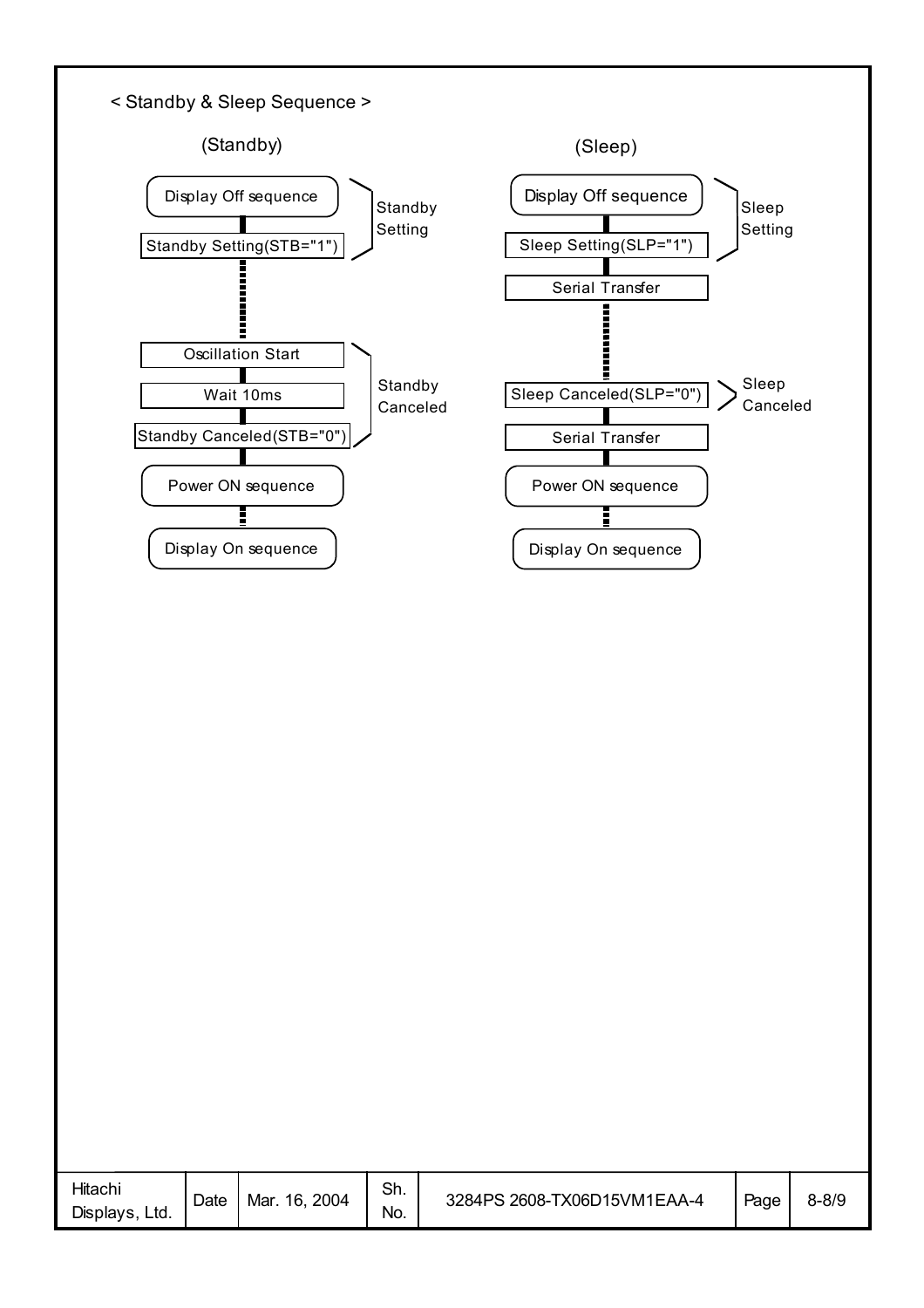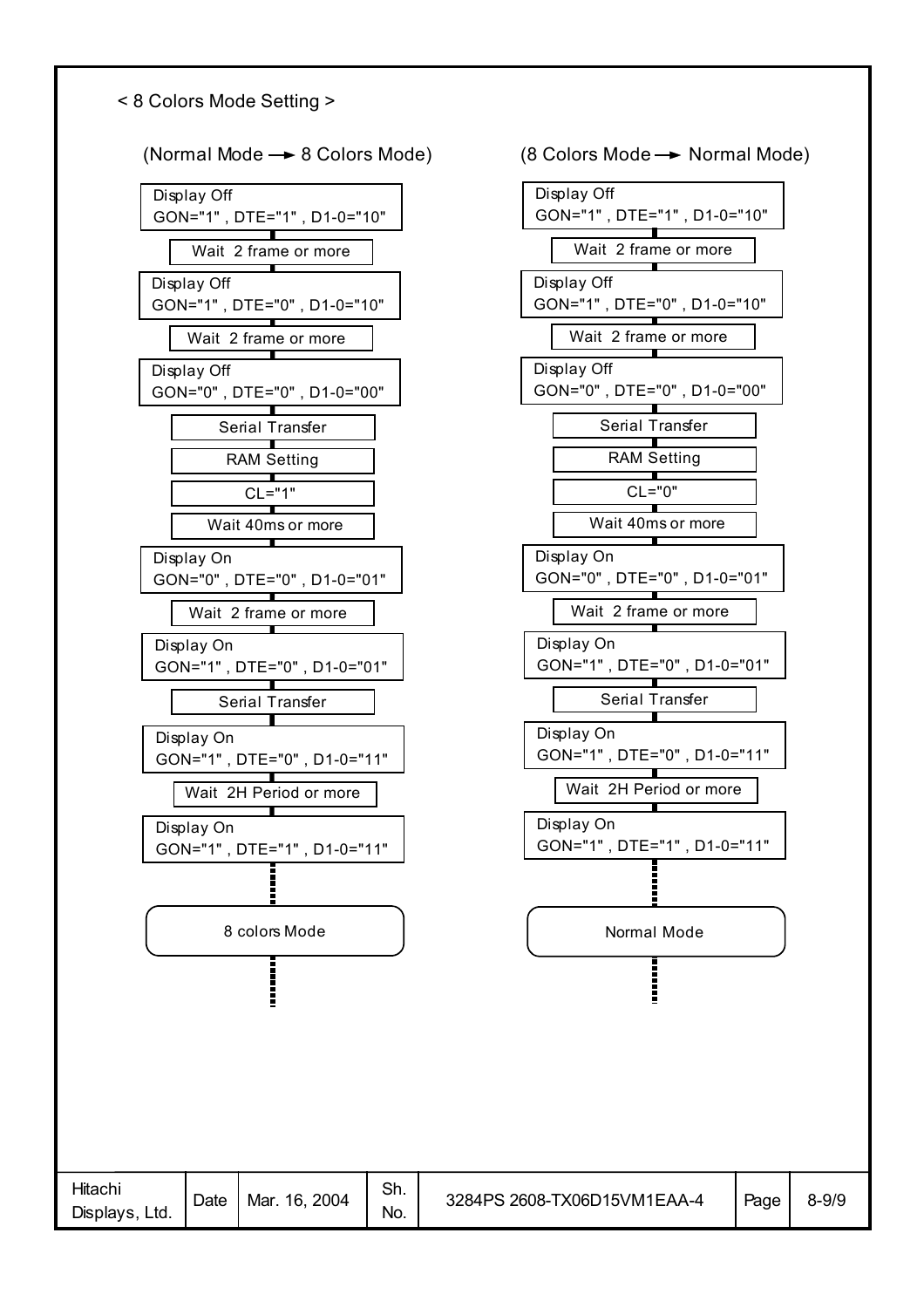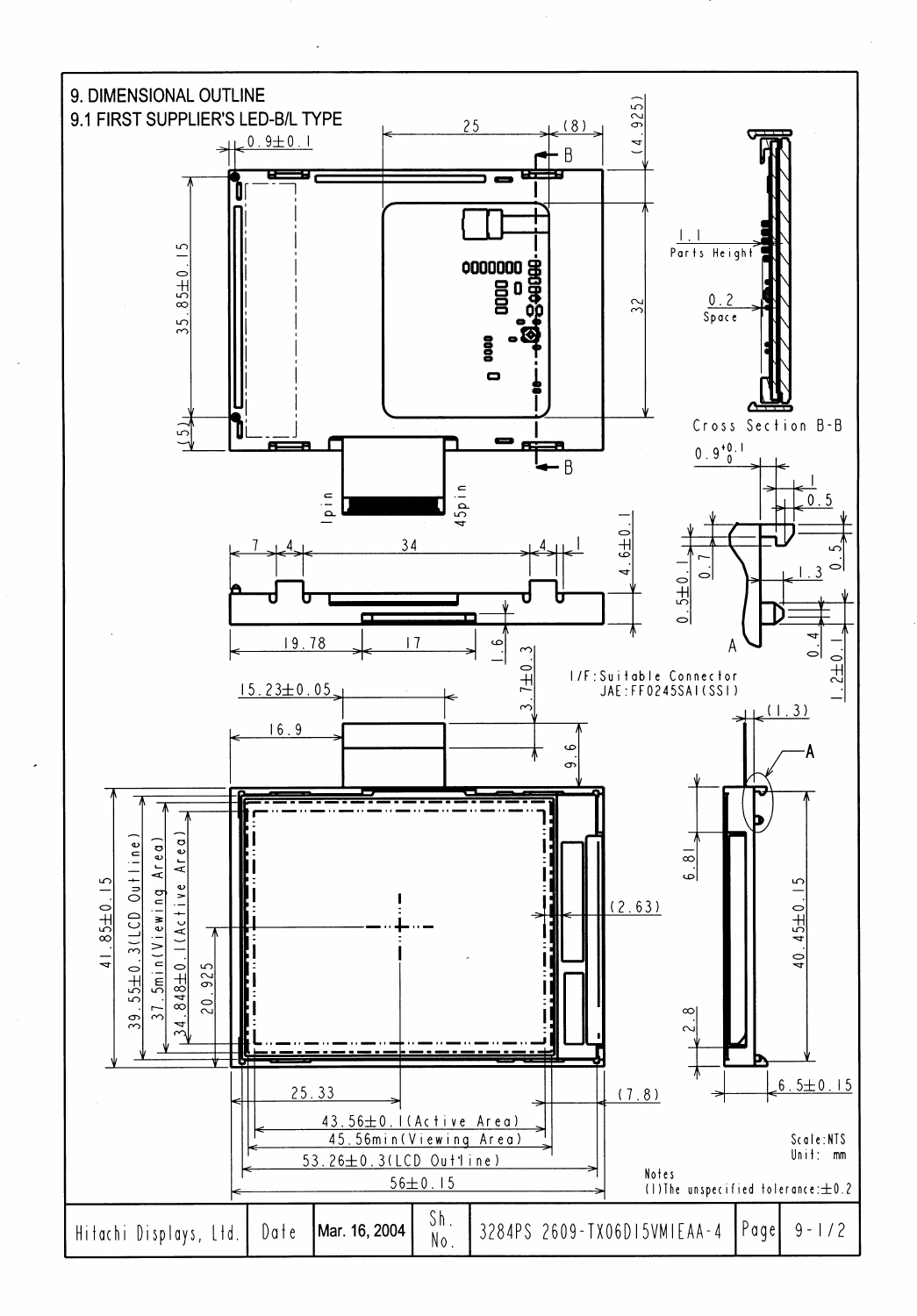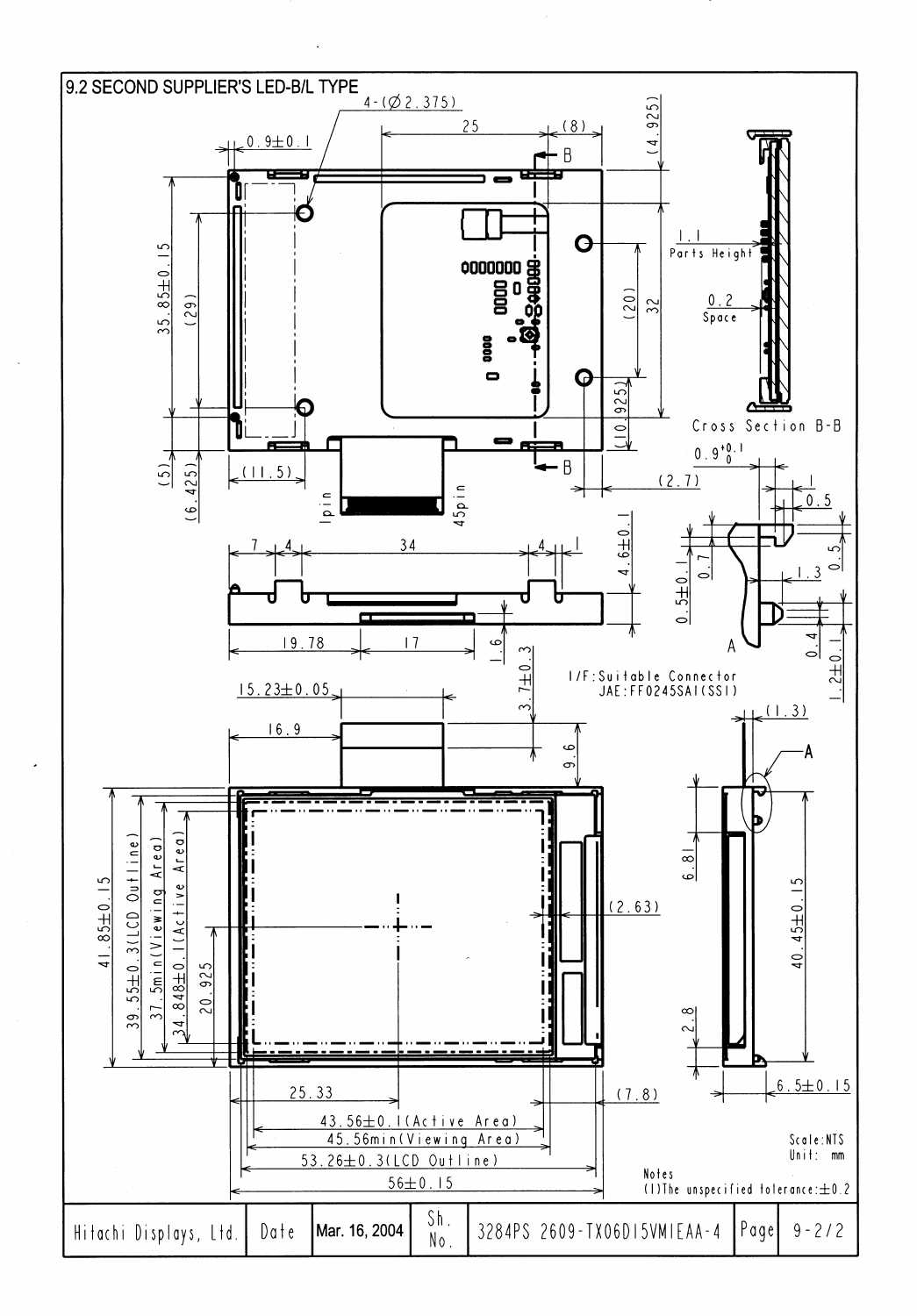#### 10. VISUAL INSPECTION

#### 10.1 INSPECTION CONDITION

- 1) Ambient illumination : 1000 1500 [lx]
- 2) Distance betw een eyes of an inspector and the LCD Module : Approximately 20 [cm]
- 3) View ing angle :  $\leq$  30deg



#### 10.2 DEFINITION OF ZONE

The visual inspection zone of a LCD Module is divided into three.

A zone : The inside of the Active Area.

B zone : The outer periphery of the Active Area.

C zone : Whole of the LCD Module except the zone A and B. (Including FPC & Plastic Mold)

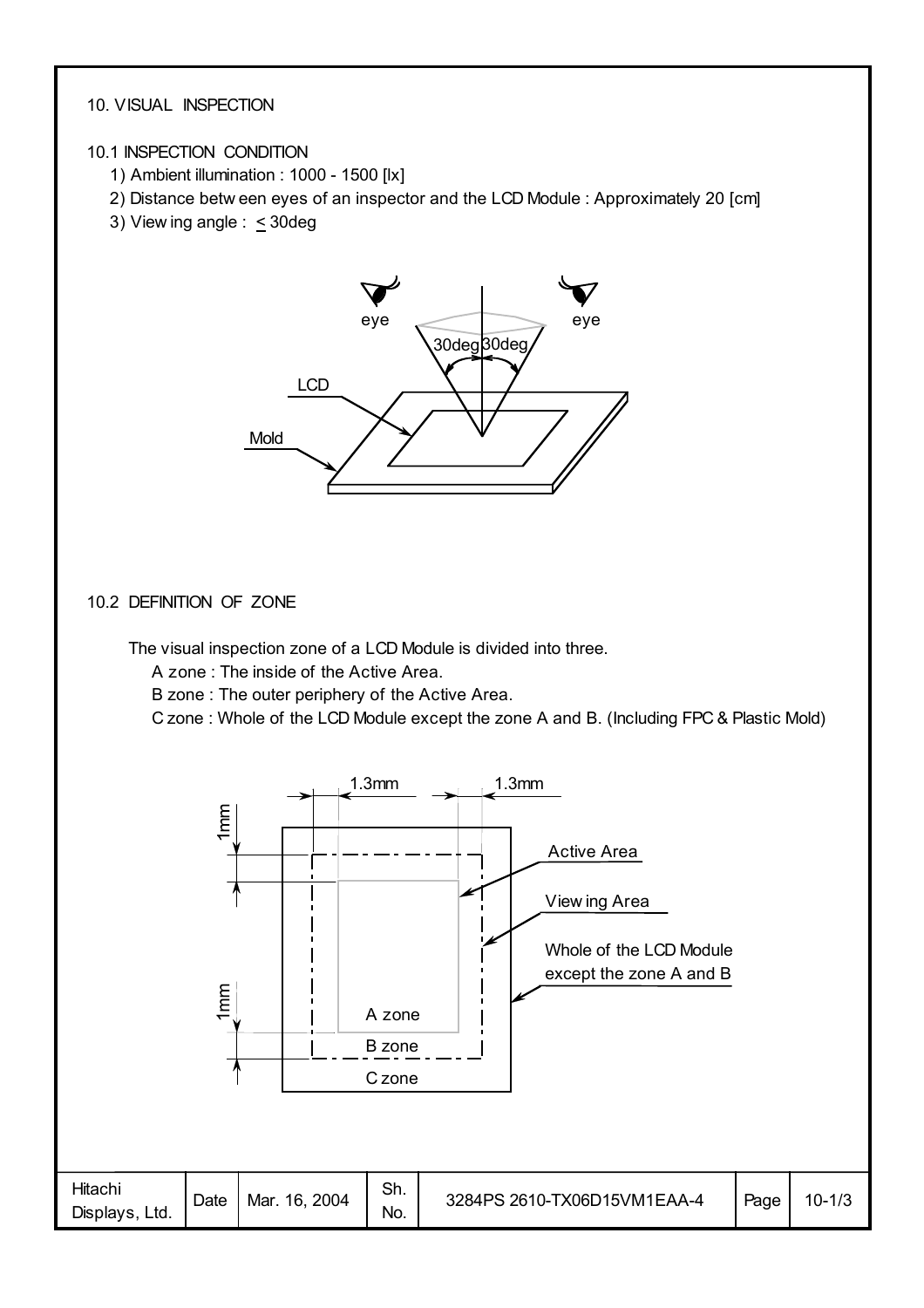#### 10.3 COSMETIC SPECIFICATION

| No.            |                                    | <b>ITEM</b>  |                  |                   | Maximum<br>Acceptable number  | Unit | Applied<br>Zone | Inspection<br>Mode    | Remarks    |
|----------------|------------------------------------|--------------|------------------|-------------------|-------------------------------|------|-----------------|-----------------------|------------|
| 1              | Dot defect                         | Sparkle      |                  | 1 dot             | 0                             | pcs  | A               |                       |            |
|                |                                    | Mode         |                  | Adjacent dots     | $\Omega$                      | unit | A               |                       |            |
|                |                                    | <b>Black</b> |                  | 1 dot             | $\overline{2}$                | pcs  | A               | Light-On              | 1),2),4)   |
|                |                                    | Mode         |                  | Adjacent dots     | $\mathbf 0$                   | unit | A               |                       |            |
|                |                                    |              | The Total number |                   | $\overline{2}$                | pcs  | A               |                       |            |
| $\overline{2}$ | Line defects                       |              |                  |                   | None                          | —    | A               | Light-On              |            |
| 3              | Uneven Brightness: Line shape      |              |                  |                   | Serious one is                |      | A               | Light-On              | 6)         |
| 4              | Uneven Brightness: Dot shape       |              |                  |                   | not allowed                   |      |                 |                       |            |
|                | Stain Inclusion                    |              | $W \le 0.01$     | L:Ignored         | Ignored                       |      |                 |                       | 5), 6), 7) |
| 5              | : Line shape [mm]                  |              | 0.01 < W         | $L \leq 2.0$      | 2                             |      | A,B             | Light-On              |            |
|                | Width,                             |              | $\leq 0.05$      | L > 2.0           | $\Omega$                      | pcs  |                 | Light-Off             |            |
|                | Length                             |              | 0.05 < W         |                   | see Dot shape                 |      |                 |                       |            |
|                | Stain Inclusion                    |              |                  | $D \leq 0.1$      | Ignore                        |      |                 |                       |            |
| 6              | dot shape [mm]<br>Diverge diameter |              |                  | $0.1 < D \le 0.2$ | 2                             | pcs  | A,B             | Light-On<br>Light-Off | 5), 6), 7) |
|                |                                    |              |                  | 0.2 < D           | $\mathbf 0$                   |      |                 |                       |            |
| 7              | <b>Uneven Anti Reflection</b>      |              |                  |                   | By Limited sample             |      | A,B             | Light-Off             | 6)         |
| 8              | Scratch, Dent of Plastic Mold      |              |                  |                   | Serious one is<br>not allowed |      | $\mathsf{C}$    | Light-Off             | 6)         |
| 9              | Scratch of FPC                     |              |                  |                   | By Limited sample             |      | C               | Light-Off             | 6)         |

Note:

- 1) Defect whose area per each dot is over 50 % is regarded as Dot defect.
- 2) Defect whose brightness at all black screen is more than 30% is regarded as Bright Dot defect.
- 3) Defect whose brightness at all white screen is less than 70% is regarded as Dark Dot defect.
- 4) Defect dots which are not adjacent are regarded as single Dot defect each.
- 5) Defect which can be easily wiped off is disregarded
- 6) In case any problems would be brought out, both parties should discuss needed items such as limited samples.
- 7) In case of gray scale pattern, obvious defect is to be rejected.

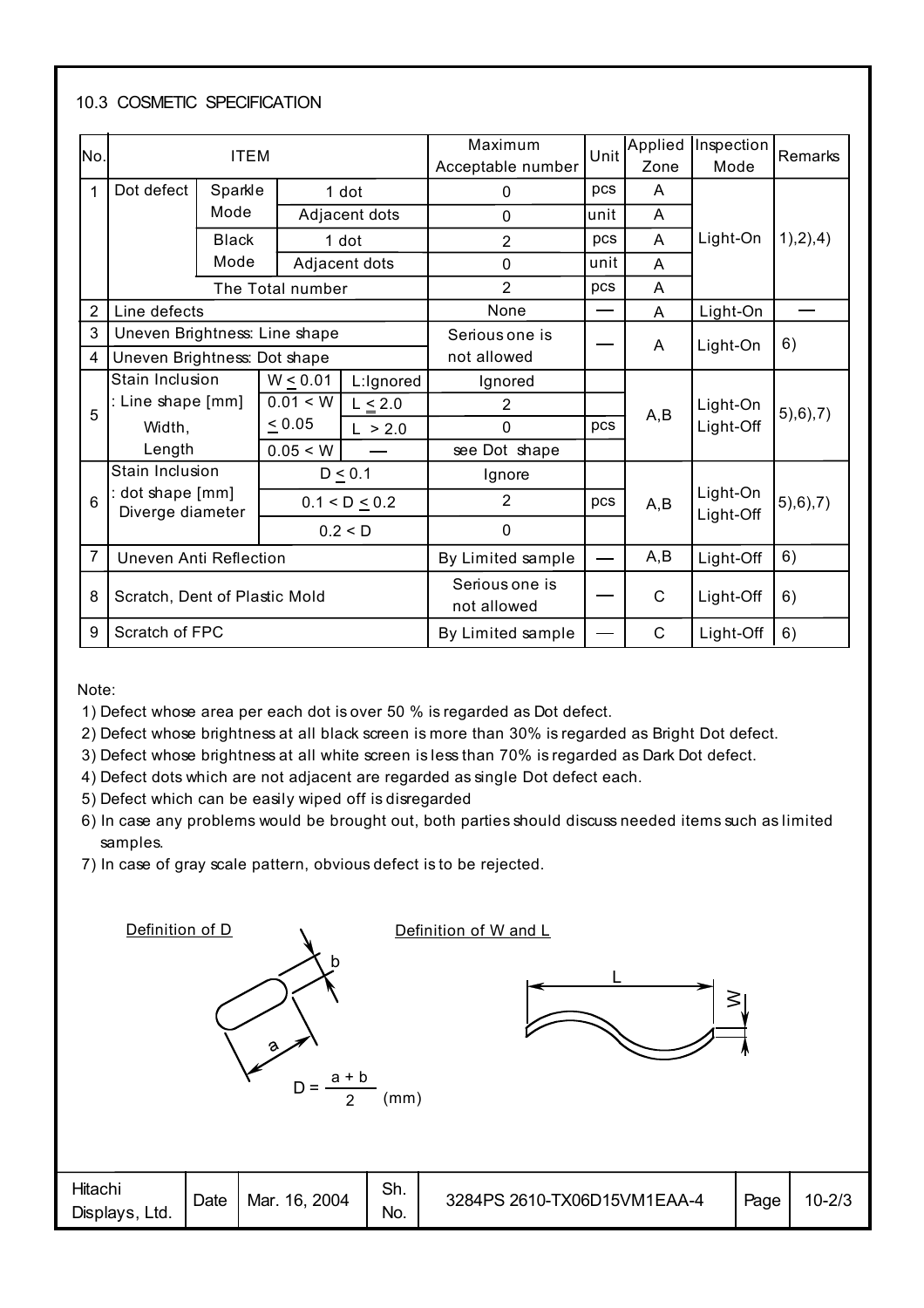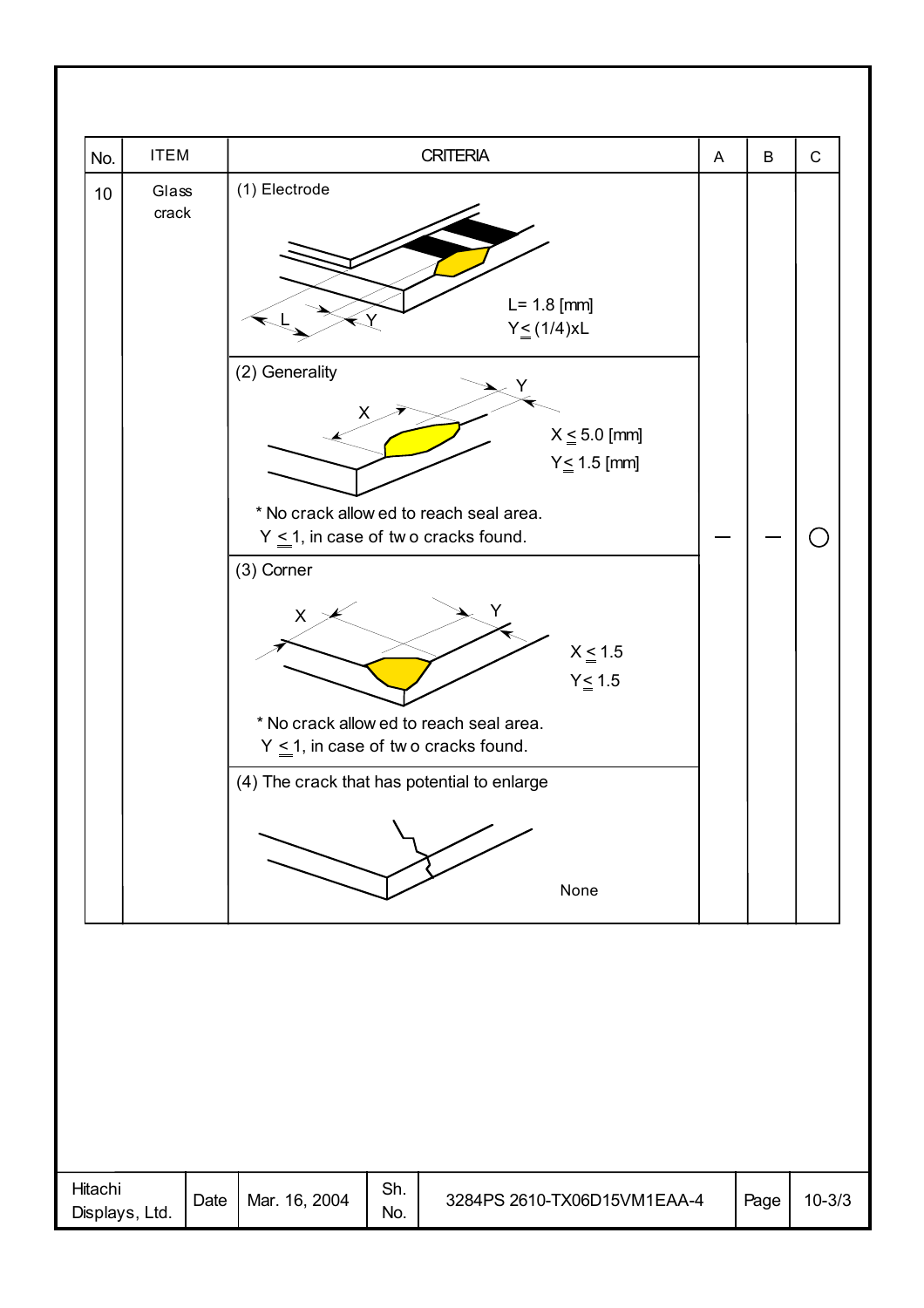#### 11. PRECAUTION IN DESIGN

#### 11. 1 GENERAL ATTENTION

- (1) The LCD module is designed as display for mobile phone. When it is used for other purposes, w e do not guarantee these specifications at all about the contents, quality, safety etc.. Moreover, this module is not particularly developed as an object for equipment in connection w ith a human life such as medical apparatus of life support relation.
- (2) Please do not decompose this LCD module. There is danger such as a burn, electric shock, and an injury. Moreover, w hen module is decomposed, w e do not guarantee these specifications at all about the contents, quality, safety etc..

#### 11.2 PRECAUTIONS AGAINST ELECTROSTATIC DISCHARGE

 As this module contains C-MOS LSIs, it is not strong against electrostatic discharge. Make certain that the operator's body is connected to the ground through a list band etc. And don't touch I/F pins directly.

#### 11.3 HANDLING PRECAUTIONS

- (1) Please do not leave on a humid environment for a long time. In storage, w hen the ambient temperature is over 35 degrees C , please avoid high humidity. The polarizers degradation is easily caused in high temperature and high humidity. Moreover, It is also the cause of bubble and peeling of polarizer. Please store/operate the LCD module w ithin the relative temperature and normal humidity.
- (2) Since the polarizer on the top tend to be easily scratched, they should be handled w ith full care so as not to get them touched, pushed or rubbed by a piece on glass, tw eezers and anything else w hich are harder than a pencil lead 3H.
- (3) Maximum pressure to the surface must be less than 1.96Pa . And if the pressure area is less than 1cm2, maximum pressure must be less than 1.96N .
- (4) As the adhesives used for adhering upper/low er polarizers w hich w ill be deteriorated by a chemical reaction w ith such chemicals as acetone, toluene, hexane, ethanol and isopropyl alcohol.

Don't let the organic solvent or chemicals adhere to polarizers.

(5) Lightly w ipe to clean the dirty surface w ith absorbent cotton or other soft material like chamois, soaked in the recommended chemicals w ithout scrubbing it hardly. Alw ays w ipe the surface horizontally or vertically. Never give a w ipe in a circle. To prevent the display surface from damage and keep the appearance in good state, it is sufficient, in general, to w ipe it w ith absorbent cotton.

| Hitachi<br>Displays,<br>Ltd. | Date | 2004<br>Mar.<br>16. | Sh.<br>No. | 3284PS 2611-TX06D15VM1EAA-4 | Page | $11 - 1/3$ |
|------------------------------|------|---------------------|------------|-----------------------------|------|------------|
|------------------------------|------|---------------------|------------|-----------------------------|------|------------|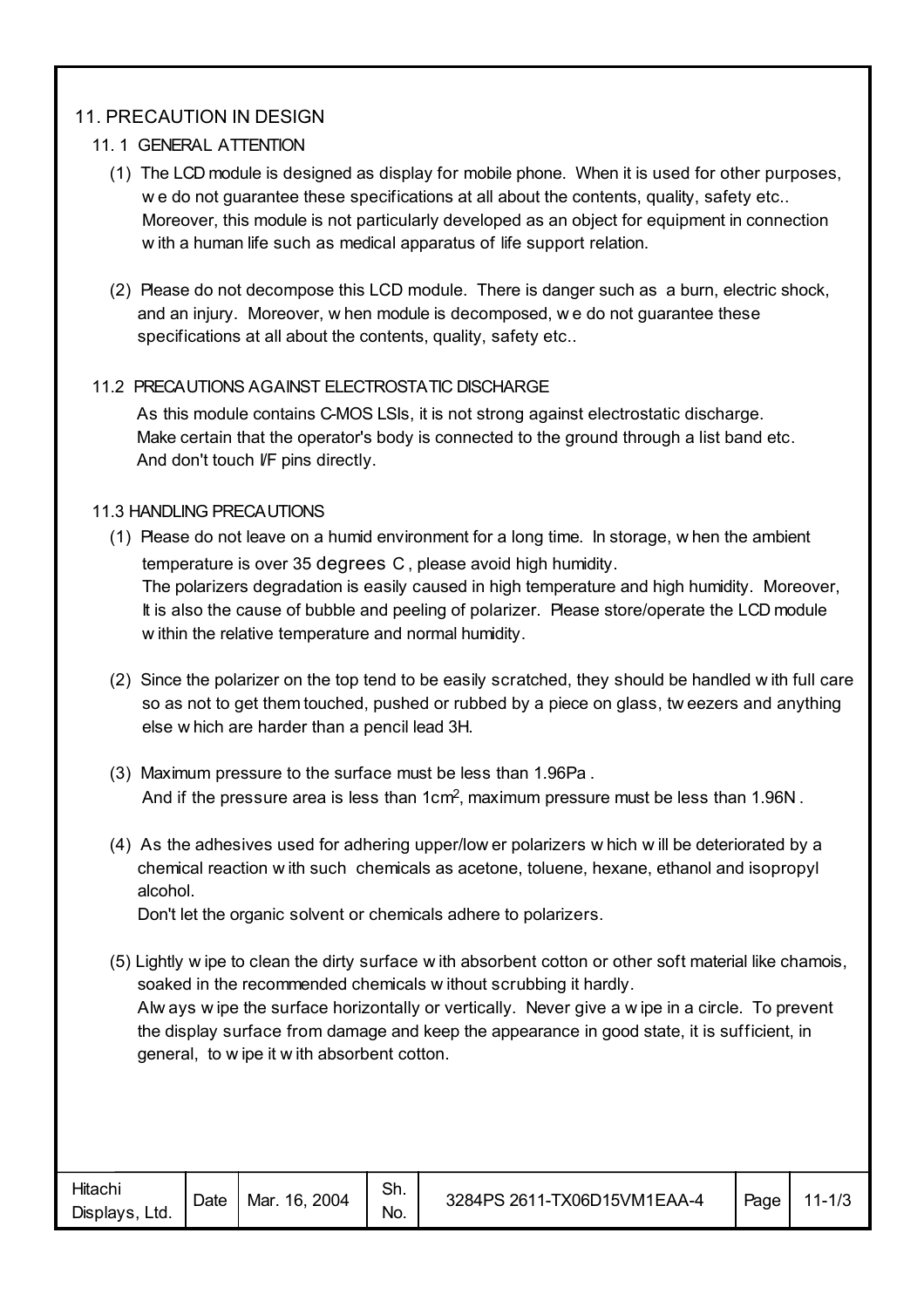- (6) Immediately w ipe off saliva or w ater drop attached on the display area because it may cause deformation or faded color.
- (7) Fogy dew deposited on the surface may cause a damage, stain or dirt to the polarizer. When you need to take out the LCD module from some place at low temperature for test, etc. It is required to be w armed them up to be temperature higher than room temperature before taking them out.
- (8) Touching the display area or I/F pins with bare hands or contaminating them are prohibited, because the stain on the display area and poor insulation betw een terminals are often caused by being touched w ith bare hands. (Some cosmetics are detrimental to polarizers.)
- (9) In general, the glass is fragile so that it, especially on its periphery, tends to be cracked or chipped in handling. Please do not give the LCD module sharp shocks caused by falling etc.
- (10) The LCD is a product made from glass. It is possible to be damaged by the strong shock. Please be careful and prevent to drop it.
- (11) It doesn't bend and scratch the I/F part. These are cause of no good contact. Please be careful.

#### 11.4 OPERATION PRECAUTION

- (1) The spike noise causes the mis-operation of circuits. Recommended condition of spike noise level is as follow s : Vcc=+/-200mV(Over and under shoot voltage)
- (2) Response time depends on the temperature. (In low er temperature, it becomes longer). And also brightness and color depend on the temperature.
- (3) Be careful for condensation at sudden temperature change. Condensation make damage to polarizer or electrical contact part. And after fading condensation, smear or spot w ill occur.
- (4) When fixed patterns are displayed at long times, afterimage is likely to occur.
- (5) Module has high frequency circuit. If you need to shield the electromagnetic noise, please do in yours.
- (6) Do not connect or remove the module from main system w ith pow er applied.
- (7) Strong light exposure causes mis-operation of driver.

| Hitachi<br>Displays.<br>Ltd. | Date | 2004<br>16.<br>Mar. | Sh.<br>No. | 3284PS 2611-TX06D15VM1EAA-4 | Page | $11 - 2/3$ |
|------------------------------|------|---------------------|------------|-----------------------------|------|------------|
|------------------------------|------|---------------------|------------|-----------------------------|------|------------|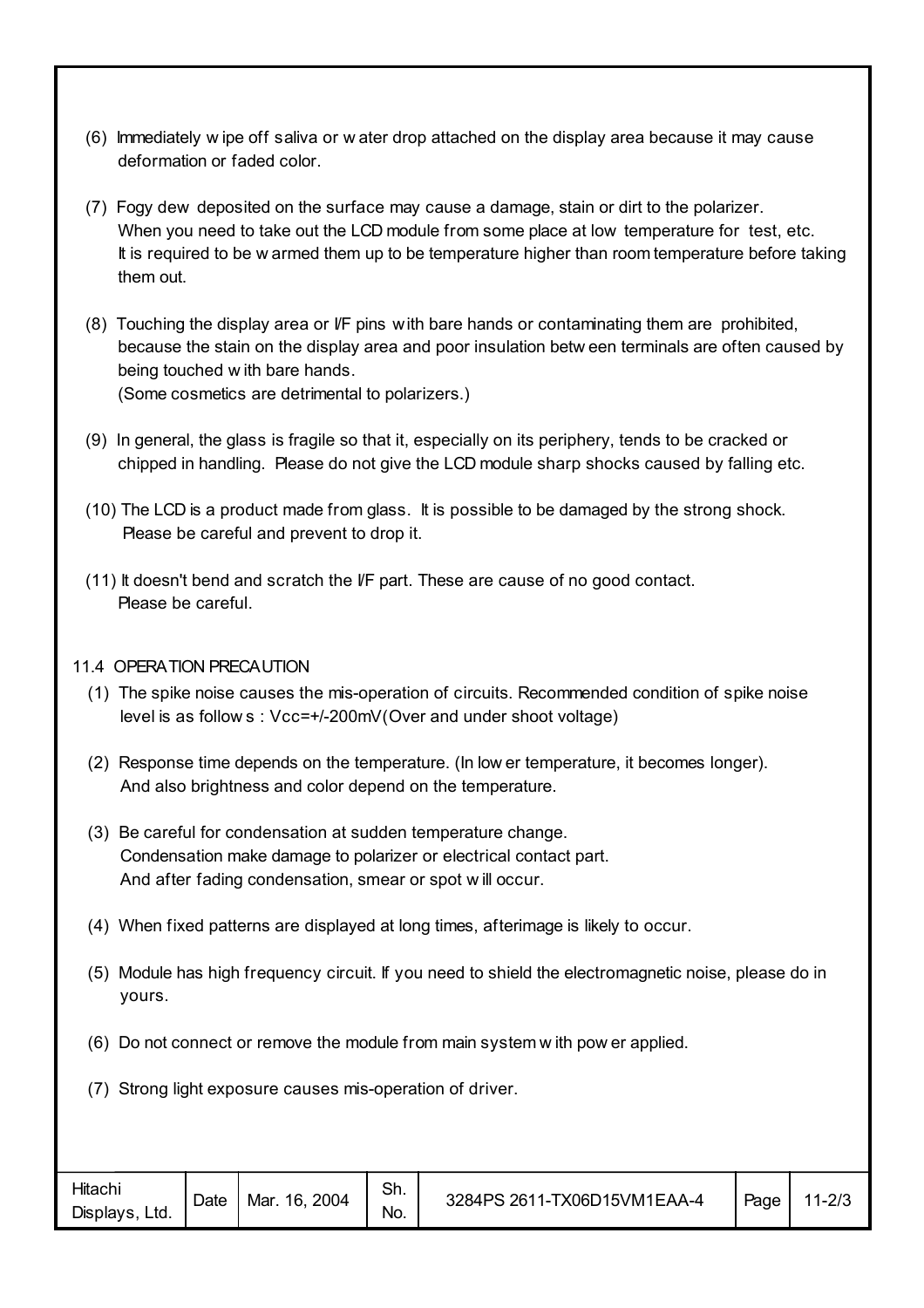#### 11.5 STORAGE

When storing LCD module as spare parts for a long time, the follow ing precautions are necessary.

- (1) Store the LCD modules in a dark place ; do not expose them to sunlight or fluorescent light. Keep the temperature between 10 degrees C and 30 degrees C,and the humidity between 55% and 75%.
- (2) The polarizer surface should not come in contact w ith any other object. It is recommended that they be stored in the container in w hich they w ere shipped.

#### 11.6 SAFETY

- (1) This liquid crystal display module is using glass. When it damages, please w ear a protection glove to deal it. Moreover, w hen any liquid leaked out of a damaged glass cell comes in contact w ith your hands, please w ash it off w ell w ith soap and w ater.
- (2) Solder is used for mounting of internal electronic component at print circuit board. Since the Lead(Pb) is contained in solder. When you w ant to discard this LCD module, please follow local ordinances or regulations for disposal.

| Hitachi<br>Displays,<br>Ltd. | Date | Mar. 16, 2004 | Sh.<br>No. | 3284PS 2611-TX06D15VM1EAA-4 | Page | $11 - 3/3$ |
|------------------------------|------|---------------|------------|-----------------------------|------|------------|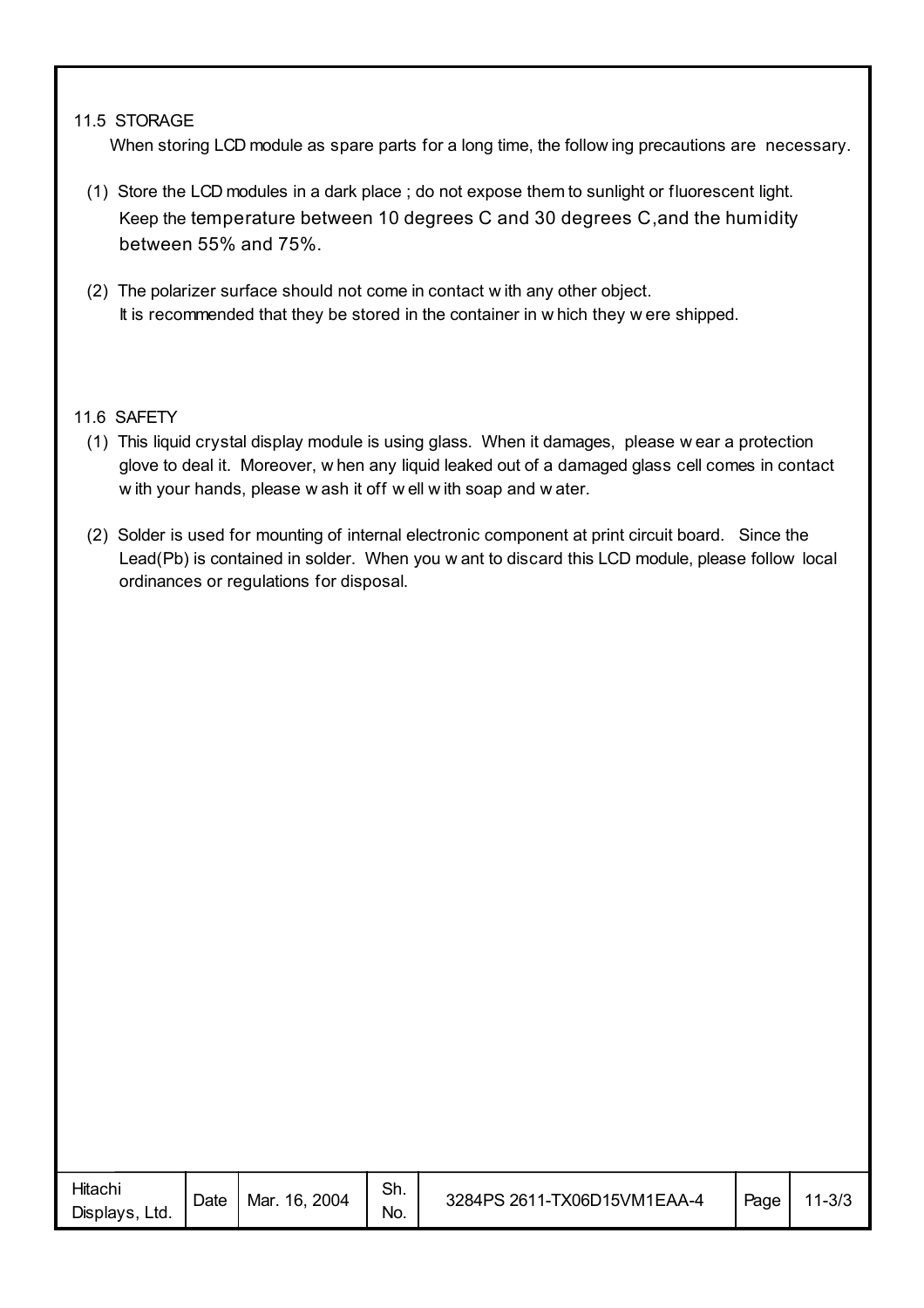|        | 12. DESIGNATION OF LOT MARK<br>12.1 LOT MARK<br>The lot mark consists of 7 or 10-digit production control number. |                             |    |                                |                                |                               |                                 |              |                                  |                |        |                       |                |      |                             |              |                                                   |  |
|--------|-------------------------------------------------------------------------------------------------------------------|-----------------------------|----|--------------------------------|--------------------------------|-------------------------------|---------------------------------|--------------|----------------------------------|----------------|--------|-----------------------|----------------|------|-----------------------------|--------------|---------------------------------------------------|--|
| $\top$ | 6 D <br>$\times$<br>$\overline{0}$                                                                                | 5 <sup>1</sup><br>$\vert$ 1 |    | $V$ M 1                        | E[A]                           | A                             | A                               |              | $\sqrt{3}$                       | $\overline{2}$ | A      | H                     | $\star$        |      | $\star$                     |              |                                                   |  |
|        |                                                                                                                   |                             |    |                                |                                |                               |                                 |              |                                  |                |        |                       |                |      |                             |              | (Note 1)<br>Production control<br>Production base |  |
|        |                                                                                                                   |                             |    |                                |                                |                               |                                 |              |                                  |                |        |                       |                |      |                             |              | Day<br>Month                                      |  |
|        |                                                                                                                   |                             |    |                                |                                |                               |                                 |              |                                  |                |        |                       |                |      |                             |              | Year                                              |  |
|        |                                                                                                                   |                             |    |                                |                                |                               |                                 |              |                                  |                |        |                       |                |      |                             |              | Revision                                          |  |
|        |                                                                                                                   |                             |    |                                |                                |                               |                                 |              |                                  |                |        |                       |                |      |                             |              | Part name                                         |  |
|        | Revision                                                                                                          | Contents<br>of change       |    |                                |                                | Figure in<br>Year<br>lot mark |                                 |              |                                  |                | Month  | Figure in<br>lot mark |                |      | Month                       |              | Figure in<br>lot mark                             |  |
|        | A                                                                                                                 |                             |    |                                |                                | $\mathfrak{S}$<br>2003        |                                 |              |                                  |                | Jan.   |                       | 1              |      | July                        |              | $\overline{7}$                                    |  |
|        |                                                                                                                   |                             |    |                                |                                | $\overline{4}$<br>2004        |                                 |              |                                  | Feb.           |        |                       | $\overline{2}$ |      | Aug.                        | 8            |                                                   |  |
|        |                                                                                                                   |                             |    |                                | 2005                           |                               |                                 | 5            |                                  | Mar.           |        | 3                     |                | Sep. | $\boldsymbol{9}$            |              |                                                   |  |
|        |                                                                                                                   |                             |    |                                |                                | 2006                          |                                 | 6            |                                  |                | Apr.   |                       | 4              |      | Oct.                        | A            |                                                   |  |
|        |                                                                                                                   |                             |    |                                |                                |                               |                                 |              |                                  |                | May    | 5                     |                | Nov. | B                           |              |                                                   |  |
|        |                                                                                                                   |                             |    |                                |                                |                               |                                 |              |                                  |                | June   |                       | 6              |      | Dec.                        | $\mathsf{C}$ |                                                   |  |
|        | Day<br>Figure in lot mark                                                                                         |                             | 1  | $\overline{2}$                 | 3<br>$\ensuremath{\mathsf{3}}$ | $\overline{4}$                | 5<br>5                          | 6            | $\overline{7}$<br>$\overline{7}$ | 8<br>8         | 9<br>9 |                       |                |      | Production base             |              | Figure in<br>lot mark                             |  |
|        |                                                                                                                   |                             | 1  | $\mathbf 2$                    |                                | 4                             |                                 | 6            |                                  |                |        |                       |                |      | Made in Japan               |              | Н                                                 |  |
|        | Day                                                                                                               |                             | 10 | 11                             | 12                             | 13                            | 14                              | 15           | 16                               | 17             | 18     | 19                    |                |      | Made in China               |              | S                                                 |  |
|        | Figure in lot mark                                                                                                |                             | A  | B                              | $\mathsf C$                    | D                             | E                               | F            | G                                | H              | J      | K                     |                |      |                             |              | W                                                 |  |
|        | Day                                                                                                               |                             | 20 | 21                             | 22                             | 23                            | 24                              | 25           | 26                               | 27             | 28     | 29                    |                |      |                             |              |                                                   |  |
|        | Figure in lot mark                                                                                                |                             | L  | M                              | $\mathsf{N}$                   | P                             | Q                               | $\mathsf{R}$ | ${\mathsf S}$                    | T              | U      | V                     |                |      |                             |              |                                                   |  |
|        | Day                                                                                                               |                             | 30 | 31                             |                                |                               |                                 |              |                                  |                |        |                       |                |      |                             |              |                                                   |  |
|        | Figure in lot mark                                                                                                |                             | W  | X                              |                                |                               |                                 |              |                                  |                |        |                       |                |      |                             |              |                                                   |  |
|        | Location of the lot mark                                                                                          |                             |    |                                |                                |                               | : On the back of the LCD Module |              |                                  |                |        |                       |                |      |                             |              |                                                   |  |
|        | Printing method of a lot mark : Laser marker or Inkjet printer                                                    |                             |    |                                |                                |                               |                                 |              |                                  |                |        |                       |                |      |                             |              |                                                   |  |
|        | Note $(1)$                                                                                                        |                             |    | Printing method                |                                |                               | Production control No.          |              |                                  |                |        |                       |                |      |                             |              |                                                   |  |
|        |                                                                                                                   |                             |    |                                |                                | Upper 7-digit                 |                                 |              |                                  | Lower 3-digit  |        |                       |                |      |                             |              |                                                   |  |
|        |                                                                                                                   |                             |    | Laser marker<br>Inkjet printer |                                |                               | Lot No.<br>Lot No.              |              |                                  | Serial No.     |        |                       |                |      |                             |              |                                                   |  |
|        | Hitachi<br>Displays, Ltd.                                                                                         | Date                        |    | Mar. 16, 2004                  |                                |                               | Sh.<br>No.                      |              |                                  |                |        |                       |                |      | 3284PS 2612-TX06D15VM1EAA-4 | Page         | $12 - 1/1$                                        |  |